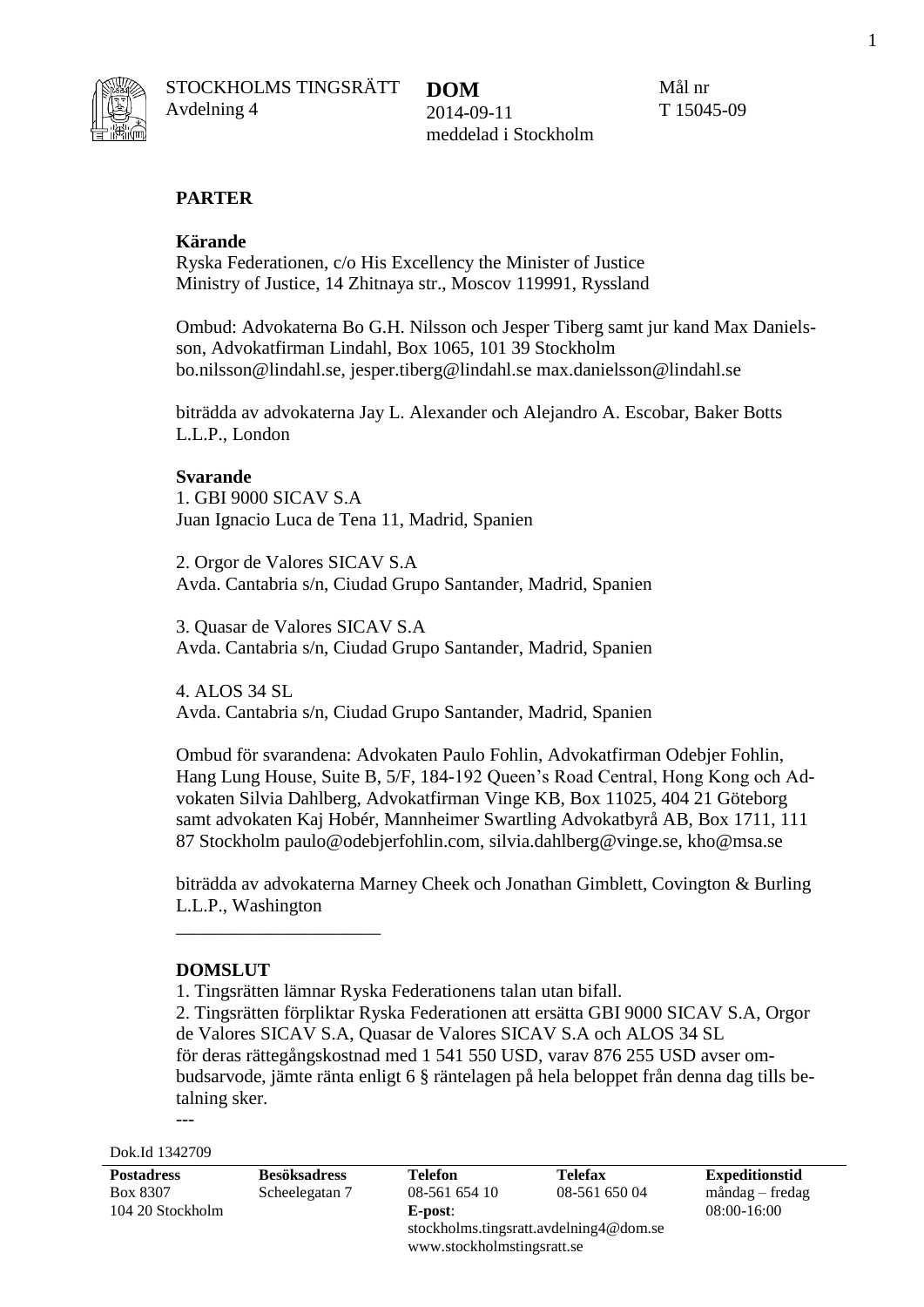#### **BAKGRUND**

Spanien och Sovjetunionen ingick den 26 oktober 1990 ett bilateralt investeringsskyddsavtal (Traktaten). Tvisten gäller tolkningen av Traktaten. Regler för tolkningen finns i Wienkonventionen. Nedan återges de aktuella artiklarna i Traktaten och Wienkonventionen så som de är publicerade i United Nations Treaty Series.

#### *Traktaten*

#### ARTICLE 1 – DEFINITIONS

1.  $( ...)$ 

2. The term "investments" shall apply to all types of assets, and particularly but not exclusively to:

Shares and other forms of participation in companies;

Rights deriving from any type of investment made to create an economic value;

Immovable property as well as any other rights relating thereto;

Intellectual property rights, including patents, trade marks, appellations of origin, trade names, industrial designs and models, copyrights and technology and know-how;

- Concessions, accorded by law or by virtue of a contract, for engaging in economic and commercial activity, including concessions for prospecting, tapping, mining and managing natural resources.

#### ARTICLE 2 – SCOPE OF AGREEMENT

This Agreement shall be applicable in the territory over which either Party exercises or may exercise jurisdiction or sovereign rights, in accordance with international law, in particular for the purposes of prospecting, tapping, mining and managing natural resources.

This Agreement shall apply to investments made by investors of one Party in the territory of the other Party, in accordance with the legislation in force there as of 1 January 1971.

…

#### ARTICLE 5 - TREATMENT OF INVESTMENTS

1. Each Party shall guarantee fair and equitable treatment within its territory for the investments made by investors of the other Party.

2. The treatment referred to in paragraph 1 above shall be no less favourable than that accorded by either Party in respect of investments made within its territory by investors of a third State.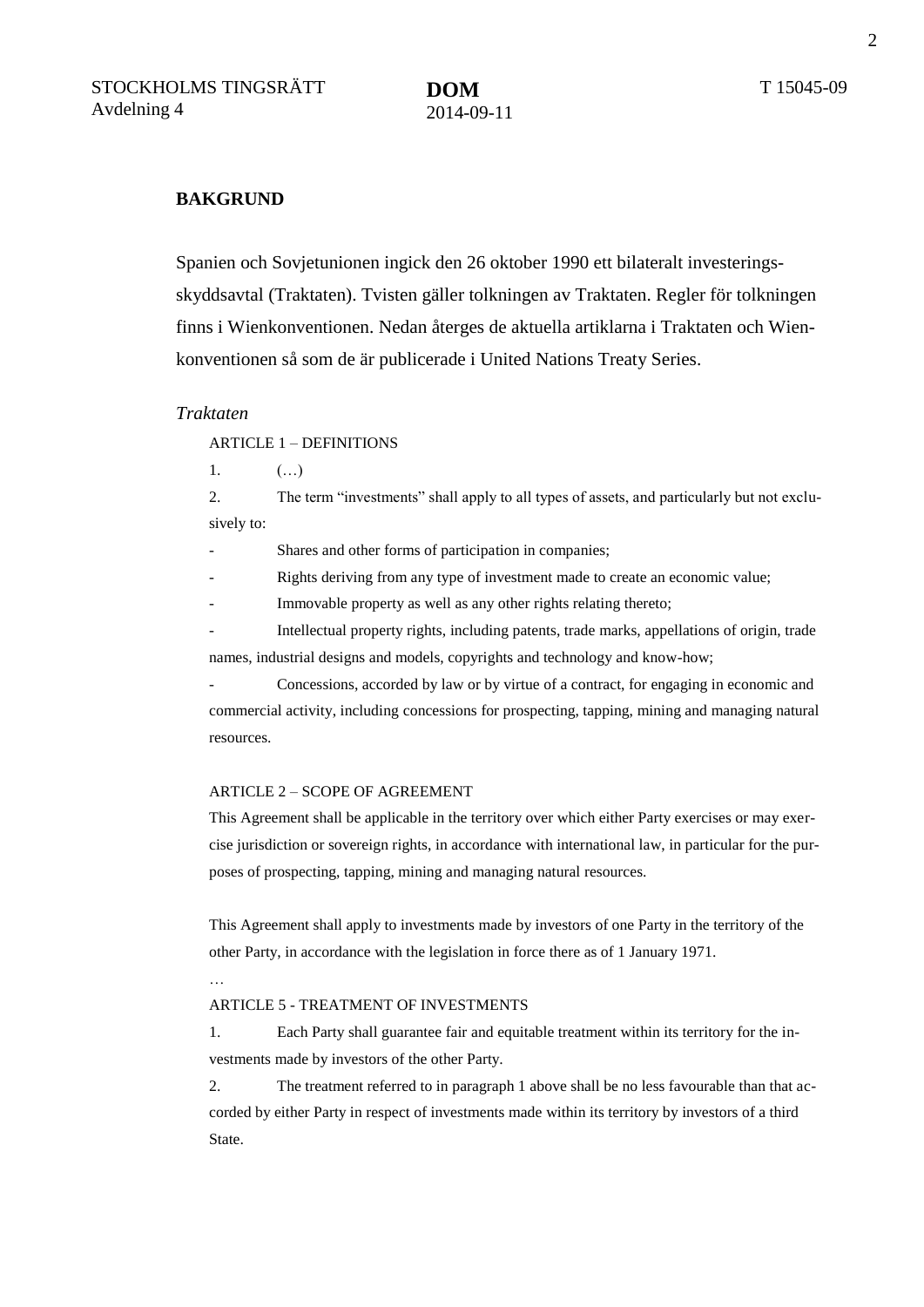3.  $(\ldots)$ 4. (…)

#### ARTICLE 6 - NATIONALIZATION AND EXPROPRIATION

Any nationalization, expropriation or any other measure having similar consequences taken by the authorities of either Party against investments made within its territory by investors of the other Party, shall be taken only on the grounds of public use and in accordance with the legislation in force in the territory. Such measures should on no account be discriminatory. The Party adopting such measures shall pay the investor or his beneficiary adequate compensation, without undue delay and in freely convertible currency.

…

#### ARTICLE 10 - DISPUTES BETWEEN ONE PARTY AND INVESTORS OF THE OTHER PARTY

1. Any dispute between one Party and an investor of the other Party relating to the amount or method of payment of the compensation due under Article 6 of this Agreement, shall be communicated in writing, together with a detailed report by the investor to the Party in whose territory the investment was made. The two shall, as far as possible, endeavor to settle the dispute amicably.

2. If the dispute cannot be settled thus within six months of the date of the written notification referred to in paragraph 1 of this article, it may be referred to by either of the following, the choice being left to the investor:

- An arbitral tribunal in accordance with the Regulations of the Institute of Arbitration of the Chamber of Commerce in Stockholm;

The ad hoc arbitral tribunal established in accordance with the Arbitration Rules of the United Nations commission on International Trade Law (UNICITRAL).

3. The decisions of the arbitral tribunal shall be based on:

The provisions of this agreement;

The national legislation of the Party in whose territory the investment has been made, including the rules of conflict of laws;

- The universally recognized norms and principles of international law.

4. The decisions of the arbitral tribunal shall be final and binding on the Parties involved in the dispute. Each Party shall undertake to abide by such decisions in accordance with its national legislation.

#### *Wienkonventionen*

SECTION 3. INTERPRETATION OF TREATIES Article 31 - General rule of interpretation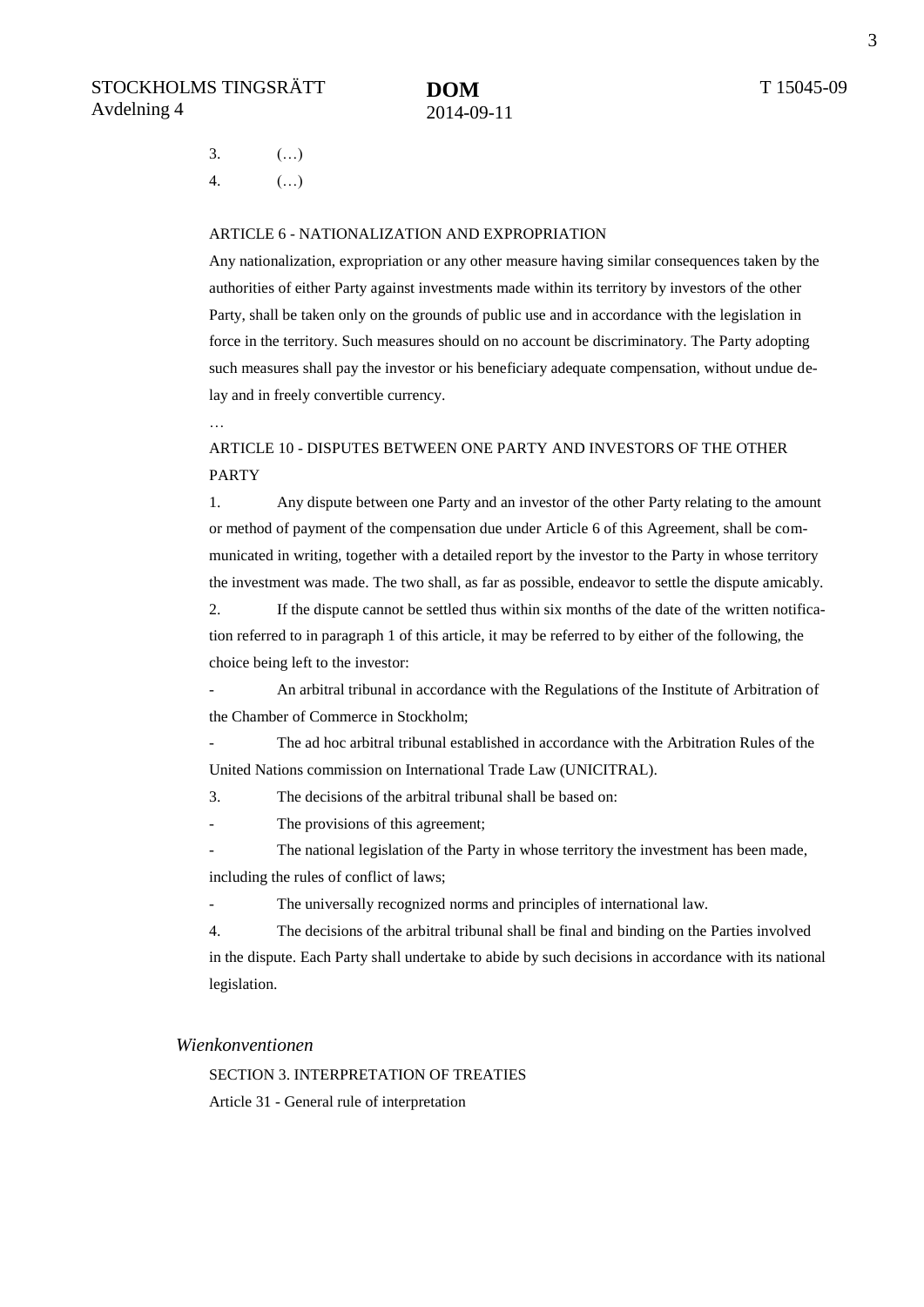1. A treaty shall be interpreted in good faith in accordance with the ordinary meaning to be given to the terms of the treaty in their context and in the light of its object and purpose.

2. The context for the purpose of the interpretation of a treaty shall comprise, in addition to the text, including its preamble and annexes:

(a) any agreement relating to the treaty which was made between all the parties in connection with the conclusion of the treaty;

(b) any instrument which was made by one or more parties in connection with the conclusion of the treaty and accepted by the other parties as an instrument related to the treaty.

3. There shall be taken into account, together with the context:

(a) any subsequent agreement between the parties regarding the interpretation of the treaty or the application of its provisions;

(b) any subsequent practice in the application of the treaty which establishes the agreement of the parties regarding its interpretation;

(c) any relevant rules of international law applicable in the relations between the parties.

4. A special meaning shall be given to a term if it is established that the parties so intended.

Article 32 - Supplementary means of interpretation

Recourse may be had to supplementary means of interpretation, including the preparatory work of the treaty and the circumstances of its conclusion, in order to confirm the meaning resulting from the application of article 31, or to determine the meaning when the interpretation according to article 31:

(a) leaves the meaning ambiguous or obscure; or

(b) leads to a result which is manifestly absurd or unreasonable.

GBI 9000 SICAV S.A, Orgor de Valores SICAV S A, Quasar de Valores SICAV S.A, och Rovime Inversiones SICAV S.A är samtliga spanska investeringsfonder som har förvärvat s.k. American Depository Receipts (ADR:s), som enligt dem motsvarar viss ägarandel i Yukos Oil Company. Succession från Rovime Inversiones SICAV S.A till ALOS 34 SL har numera skett. Fonderna benämns nedan gemensamt SICAV m.fl.

Yukos Oil var ett ryskt oljebolag. Efter taxeringsrevisioner i Ryssland hos bolaget höjdes bolagets taxerade inkomst för år 2000 och efterföljande år betydligt. Yukos Oil förmådde inte betala tillkommande skatter varefter Yukos Oil aktieinnehav i dotterbolaget Yuganskneftegaz utmättes och såldes på offentlig auktion. Ytterligare åtgärder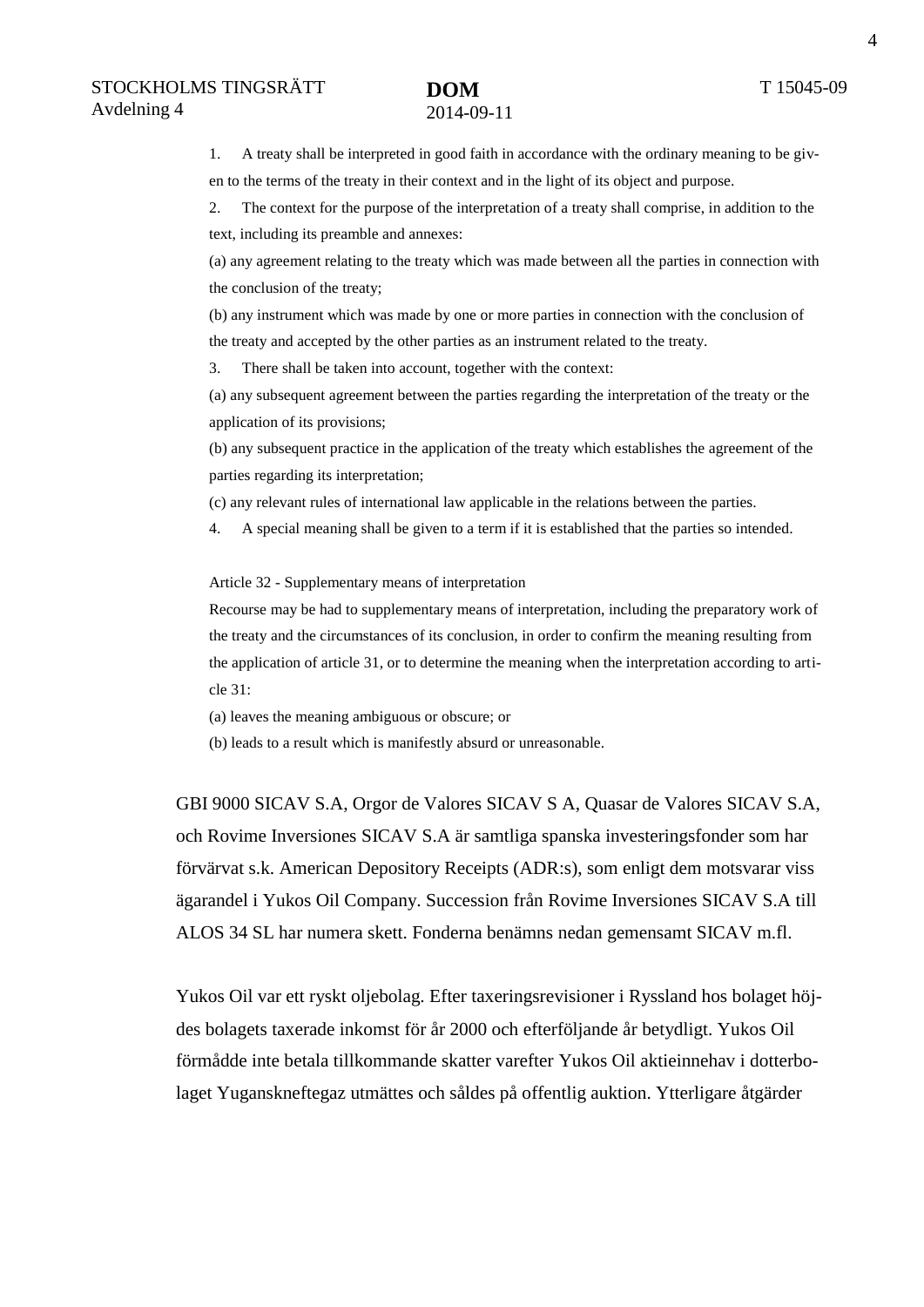för verkställighet av beskattningsbesluten togs också och Yukos Oil försattes slutligen i konkurs och dess kvarvarande tillgångar likviderades.

SICAV m.fl. inledde den 25 mars 2007 ett skiljeförfarande mot Ryska Federationen administrerat av Stockholms Handelskammare Skiljedomsinstitut. En skiljenämnd bestående av Jan Paulsson (ordförande), Charles N. Brower och Toby T. Landau konstituerades.

SICAV m.fl. gjorde i skiljeförfarandet gällande att ett skiljeavtal mellan dem och Ryska Federationen uppkommit enligt artikel 10 i Traktaten pga. deras påkallelse av skiljeförfarande. Vidare gjorde SICAV m.fl. gällande att detta skiljeavtal ger skiljenämnden behörighet att pröva en tvist avseende (i) huruvida Ryska Federationen företagit expropriationsåtgärder mot SICAV m.fl. samt (ii) beloppet och betalningssättet för kompensation tillkommande SICAV m.fl. om skiljemännen skulle komma fram till att det skett en expropriation. Ryska Federationen gjorde i skiljeförfarandet gällande att skiljenämnden inte var behörig att avgöra frågan huruvida Ryska Federationens beskattnings- och uppbördsåtgärder exproprierade SICAV m.fl.s påstådda investering.

Skiljenämnden meddelade i beslut den 20 mars 2009 att nämnden, enligt artikel 10 i Traktaten, har behörighet att avgöra frågan huruvida Ryska Federationen företagit expropriationsåtgärder mot SICAV m.fl.

Ryska Federationen väckte den nu aktuella talan den 25 september 2009. Skiljedom meddelades den 20 juli 2012. Skiljenämnden fann att Ryska Federationens åtgärder mot Yukos Oil utgjorde en expropriation och att ersättning enligt artikel 6 i Traktaten skulle utges av den Ryska Federationen.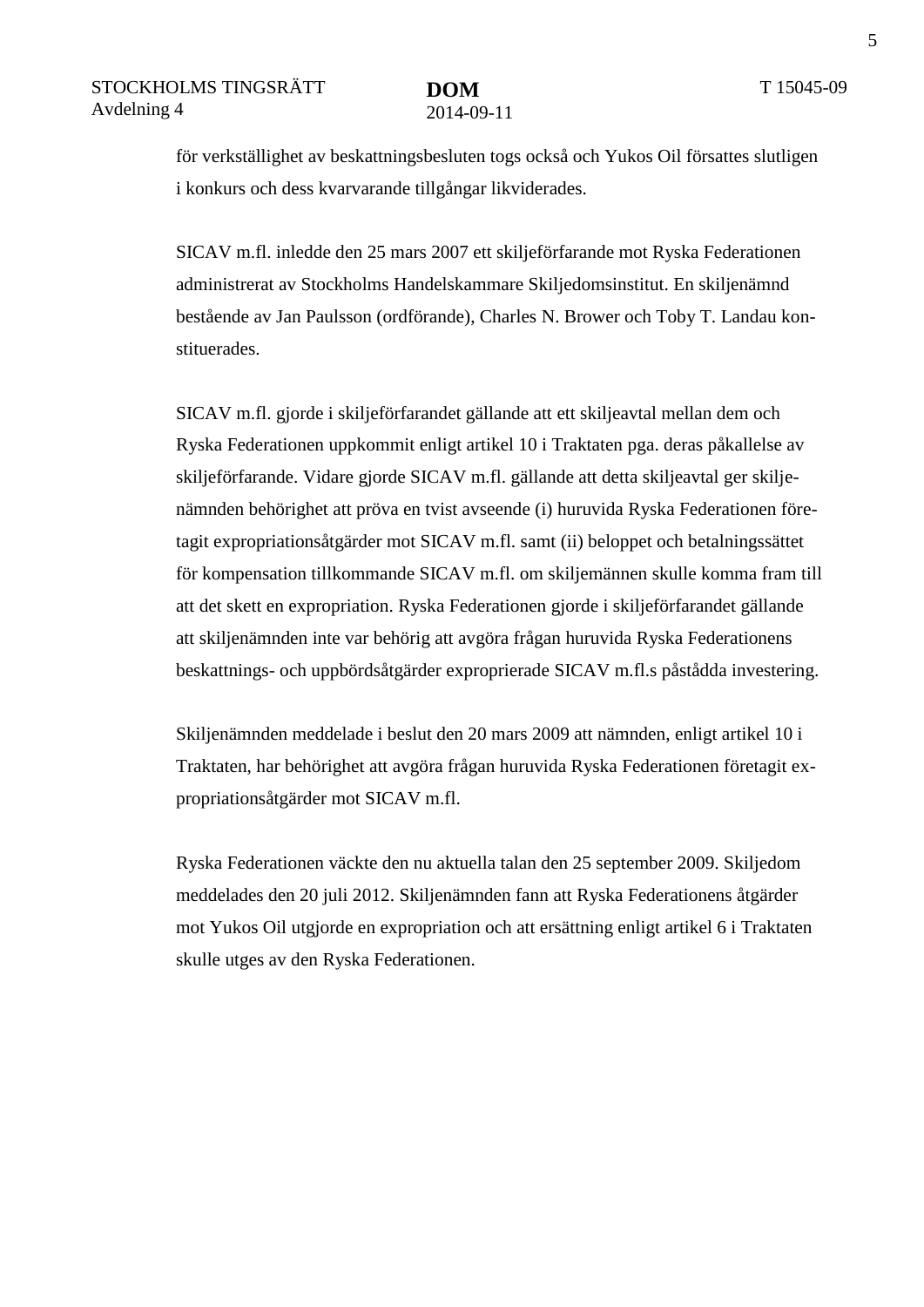6

#### **YRKANDE OCH INSTÄLLNING**

Ryska Federationen yrkar att tingsrätten fastställer att skiljenämnden inte har behörighet att pröva den talan som väckts av SICAV m.fl. genom deras påkallelse av skiljeförfarande den 25 mars 2007 mot Ryska Federationen.

SICAV m.fl. bestrider yrkandet.

Parterna yrkar ersättning för rättegångskostnader. Ryska Federationen yrkar ersättning av SICAV m.fl. solidariskt med 5 661 504 kr och 1 375 850 USD. Av beloppen avser 5 360 173 kr arvode till Advokatfirman Lindahl, 215 516 kr utlägg för Advokatfirman Lindahl, 85 815 kr Advokatfirman Lindahls utlägg för tolkar och court reporter, 1 216 858 USD arvode till advokatfirman Baker Botts L.L.P., London, huvudsakligen advokaterna Jay L. Alexander och Alejandro A. Escobar, 16 373 USD utlägg för Baker Botts, 53 200 USD arvode till sakkunnige Rein Müllerson, 1 520 USD utlägg för Rein Müllerson, 31 617 USD arvode till sakkunnige Antonio Remiro Brotons, 45 217 USD arvode till sakkunnige Alain Pellet och 11 065 USD utlägg för Alain Pellet. SICAV m.fl. har överlämnat till tingsrätten att pröva yrkandet.

SICAV m.fl. yrkar ersättning med 1 541 550 USD, varav 876 255 USD avser ombudsarvode, 456 367 USD arvode till advokatfirman Covington & Burling, Washington, huvudsakligen advokaterna Marney Cheek, Jonathan Gimlett, Tom Johnson och John P. Rupp, 64 996 USD utlägg för resor och hotell etc., 86 400 USD arvode till sakkunnige Vladimir Gladyshev, 4 549 USD utlägg till Vladimir Gladyshev, 37 369 USD utlägg för översättningar, 4 994 USD tolkning under huvudförhandlingen, 7 626 USD utlägg för court reporter och 2 994 USD budkostnader. Ryska Federationen har bestritt yrkandet på den grunden att SICAV m.fl. inte har haft några rättegångskostnader, eftersom kostnaderna har garanterats av det ryska bolaget Menatep. Ryska Federationen har vitsordat de belopp som yrkats av SICAV m.fl. med undantag av arvodet på 86 400 USD till Vladimir Gladyshev, där 36 000 USD motsvarande 250 USD per timme har vitsordats.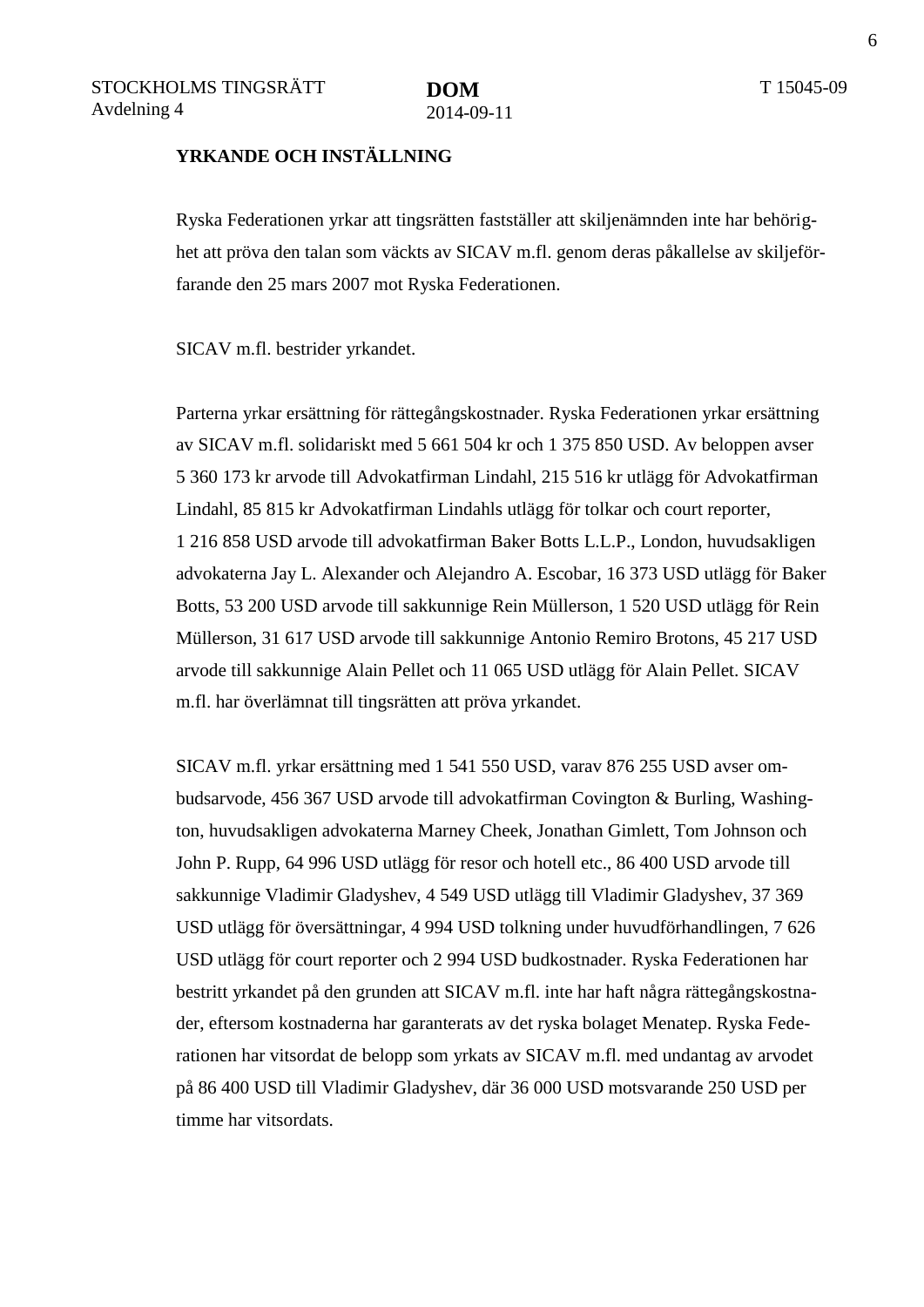#### **GRUNDER**

#### *Ryska Federationen*

SICAV m.fl.s förvärv av ADR:s utgör inte några investeringar som skyddas av Traktaten. I vart fall har investeringarna inte skett inom Ryska Federationens territorium, vilket krävs enligt artikel 2 i Traktaten. Skiljeklausulen i artikel 10 i Traktaten ger inte skiljenämnden behörighet att avgöra huruvida Ryska Federationens beskattnings- och uppbördsåtgärder exproprierade SICAV m.fl.s påstådda investering, och Ryska Federationen har inte erkänt att en sådan expropriation ägt rum. Vidare innebär inte klausulen om mest-gynnad-nation (nedan benämnd MFN-klausul) i artikel 5(2) i Traktaten eller de dansk-ryska, grekisk-ryska och turkisk-ryska investeringsskyddsavtalen att artikel 10 breddas så att den omfattar tvisten.

#### *SICAV m.fl.*

Deras investeringar skyddas av Traktaten och har ägt rum inom Ryska Federationens territorium. Huruvida investeringarna skyddas av Traktaten och har ägt rum inom Ryska Federationens territorium är inte behörighetsfrågor enligt skiljeklausulen i artikel 10 i Traktaten utan sakfrågor vilka inte är föremål för prövning i förevarande mål. Dessutom förutsätter tillämpligheten av artikel 10 att en investering föreligger. Skiljenämnden hade vidare behörighet att avgöra huruvida Ryska Federationen företagit expropriationsåtgärder mot SICAV m.fl. enligt skiljeklausulen i artikel 10 i Traktaten. I första hand följer denna tolkning av artikel 10 av en korrekt tillämpning av artikel 31 i Wienkonventionen. I andra hand görs gällande att det innehåll i artikel 10 som följer av en tillämpning av artikel 31 i Wienkonventionen är tvetydigt och oklart eller, alternativt, tydligt absurt eller oskäligt samt att det enligt artikel 32 i Wienkonventionen följer att artikel 10 ska tolkas i enlighet med det innehåll SICAV m.fl. gjort gällande. Vidare var skiljenämnden behörig att pröva SICAV m.fl.s talan mot Ryska Federationen enligt artikel 10 med anledning av att Ryska Federationen måste anses ha erkänt att rätt till ersättning på grund av expropriation föreligger. Skiljenämnden hade också behörighet att avgöra huruvida Ryska Federationen företagit expropriationsåtgärder mot SICAV m.fl. enligt MFN-klausulen i artikel 5(2) i Traktaten och skiljeklausuler i andra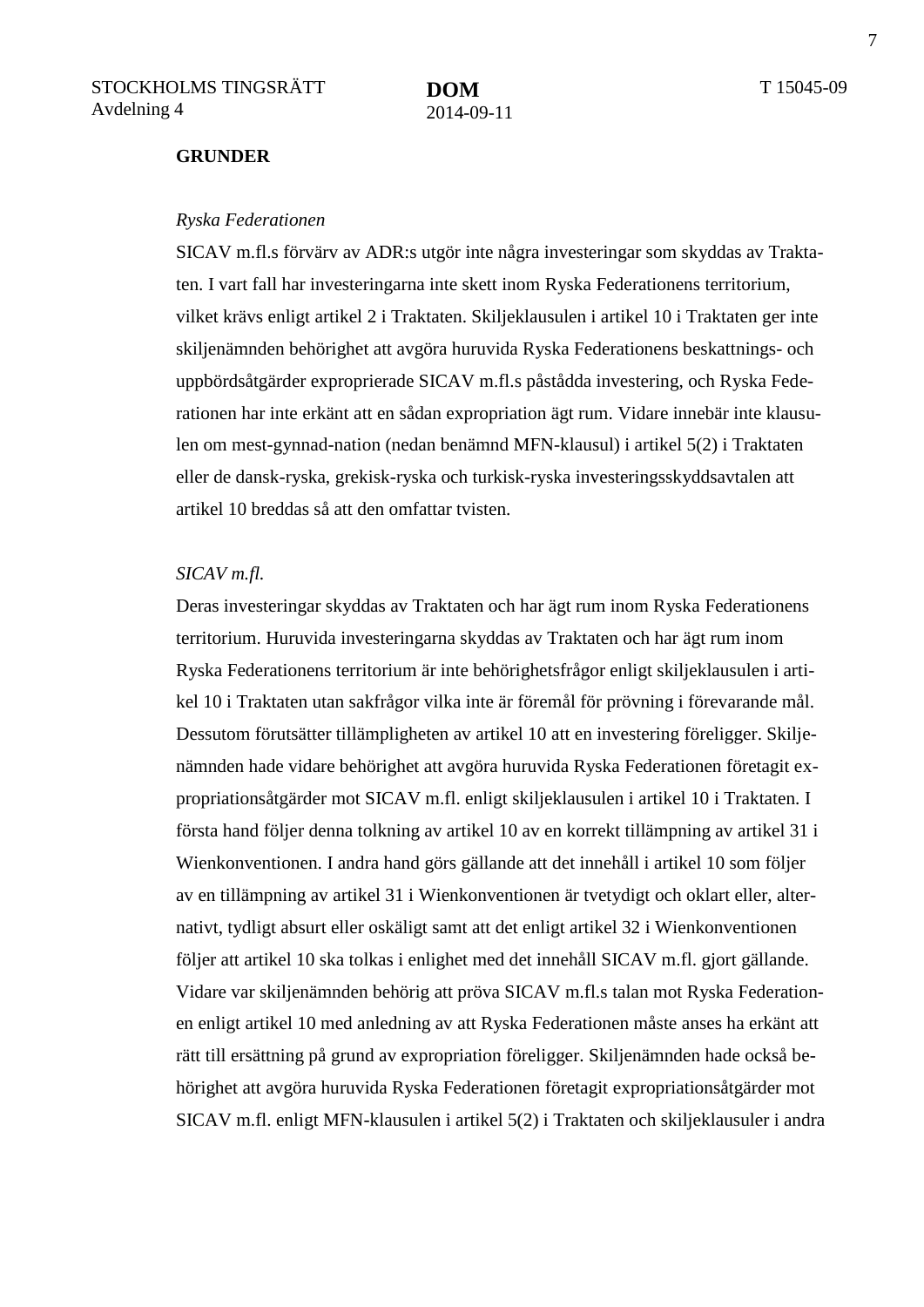ryska investeringsskyddsavtal, inklusive artikel 8 i det dansk-ryska investeringsskyddsavtalet, artikel 9 i det grekisk-ryska investeringsskyddsavtalet och artikel 10 i det turkisk-ryska investeringsskyddsavtalet.

Parternas grunder kan delas upp i följande delfrågor.

**1. Utgör SICAV m.fl.s innehav av ADR:s sådana investeringar som är skyddade av Traktaten? Utgör förstnämnda fråga en behörighetsfråga eller sakfråga enligt skiljeklausulen?**

#### *Ryska Federationen*

Artikel 2 i Traktaten anger att varken Ryska Federationen eller Spanien åtar sig några förpliktelser i förhållande till investeringar utanför deras respektive territorium. Traktaten är följaktligen inte tillämplig på investeringar som ett spanskt företag gör i USA eller Västeuropa. Detta är dock precis en sådan investering som SICAV m.fl. har gjort.

SICAV m.fl.s påstådda investering består av ADR:s i Yukos Oil. Ett innehav av ADR:s utgör inte "någon sorts deltagande i ett bolag" som utgör en investering i Traktatens mening. Dessa ADR:s är ett slags derivat utgivet av Deutsche Bank trust Company Americas ("Deutsche Bank"), ett rättssubjekt med säte i New York. Genom att köpa Yukos Oil ADR:s förvärvar innehavaren vissa kontraktuella rättigheter i förhållande till Deutsche Bank som är avhängiga utvecklingen av Yukos Oilaktier som innehas, emitteras och tillhör Deutsche Bank. Innehavare av Yukos Oil ADR:s är inte aktieägare i Yukos Oil – det är Deutsche Bank – och innehavaren är inte berättigad till de rättigheter som tillkommer en aktieägare i Yukos Oil. För att Traktaten ska vara tilllämplig räcker det inte att det föreligger ett kontraktsförhållande mellan investeraren och en icke-rysk tredje man (Deutsche Bank) som må vara aktieägare i ett ryskt bolag. Traktaten omfattar vidare inte indirekta investeringar, vilket gör SICAV m.fl.s ADR:s mer avlägsna från Traktatens skydd.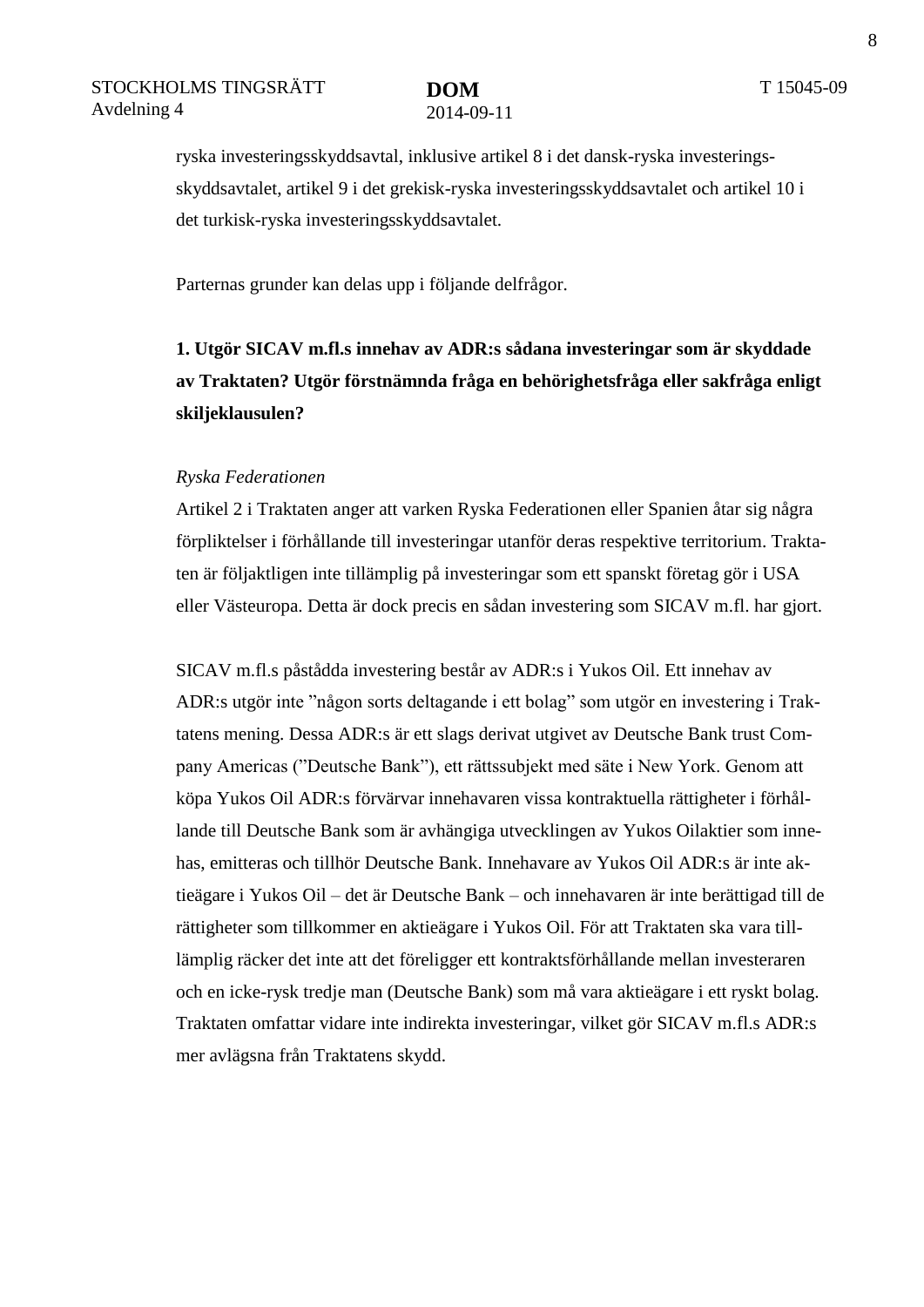#### *SICAV m.fl.*

Artikel 2 i Traktaten utgör inte någon del av skiljeavtalet i artikel 10 och i artikel 10 anges inte som en förutsättning för skiljenämndens behörighet eller skiljeklausulens tillämpning att tvisten ska avse en investering. En investering måste alltså inte befinnas föreligga för att skiljeklausulen ska vara tillämplig. Detta illustreras av fallet *Swembalt*  och rättsfallet NJA 2002 C 62. Denna tolkning av skiljeklausulen är i enlighet med artikel 31 i Wienkonventionen. Det finns inte något stöd i skiljeklausulens text för att existensen av en investering gjord av en investerare eller för att de av SICAV m.fl. påstådda faktiska omständigheterna rättsligt måste konstituera en investering i Traktatens mening för att skiljenämnden ska vara behörig. Ett beaktande av det sammanhang i vilket artikel 10 i Traktaten förekommer samt Traktatens ändamål och syfte leder till samma slutsats.

Traktatens definition av investeringar i artikel 1(2) är mycket vid. ADR:s utgör "other forms of participations in companies". ADR:s är internationellt välkända värdepapper och liknar aktier. ADR:s är, liksom aktier, lätt omsättningsbara som värdepapper som gör att målbolag kan använda ADR:s som en form av kapitalanskaffning.

ADR:s utgör i vart fall investeringar enligt artikel 1(2) eftersom de, som skiljenämnden korrekt fann, utgör "[r]ights deriving from any type of investment made to create an economic value".

### **2. Är SICAV m.fl.s innehav av ADR:s investeringar gjorda inom den Ryska Federationens territorium enligt artikel 6 i Traktaten? Utgör förstnämnda fråga en behörighetsfråga eller sakfråga enligt skiljeklausulen?**

#### *Ryska Federationen*

SICAV m.fl.s innehav av ADR:s är inte investeringar gjorda i Ryska Federationens territorium. SICAV m.fl. förvärvade sina påstådda innehav av Yukos Oil ADR:s på börser utanför Ryska Federationen. Priset för de aktuella ADR:s bidrog inte heller till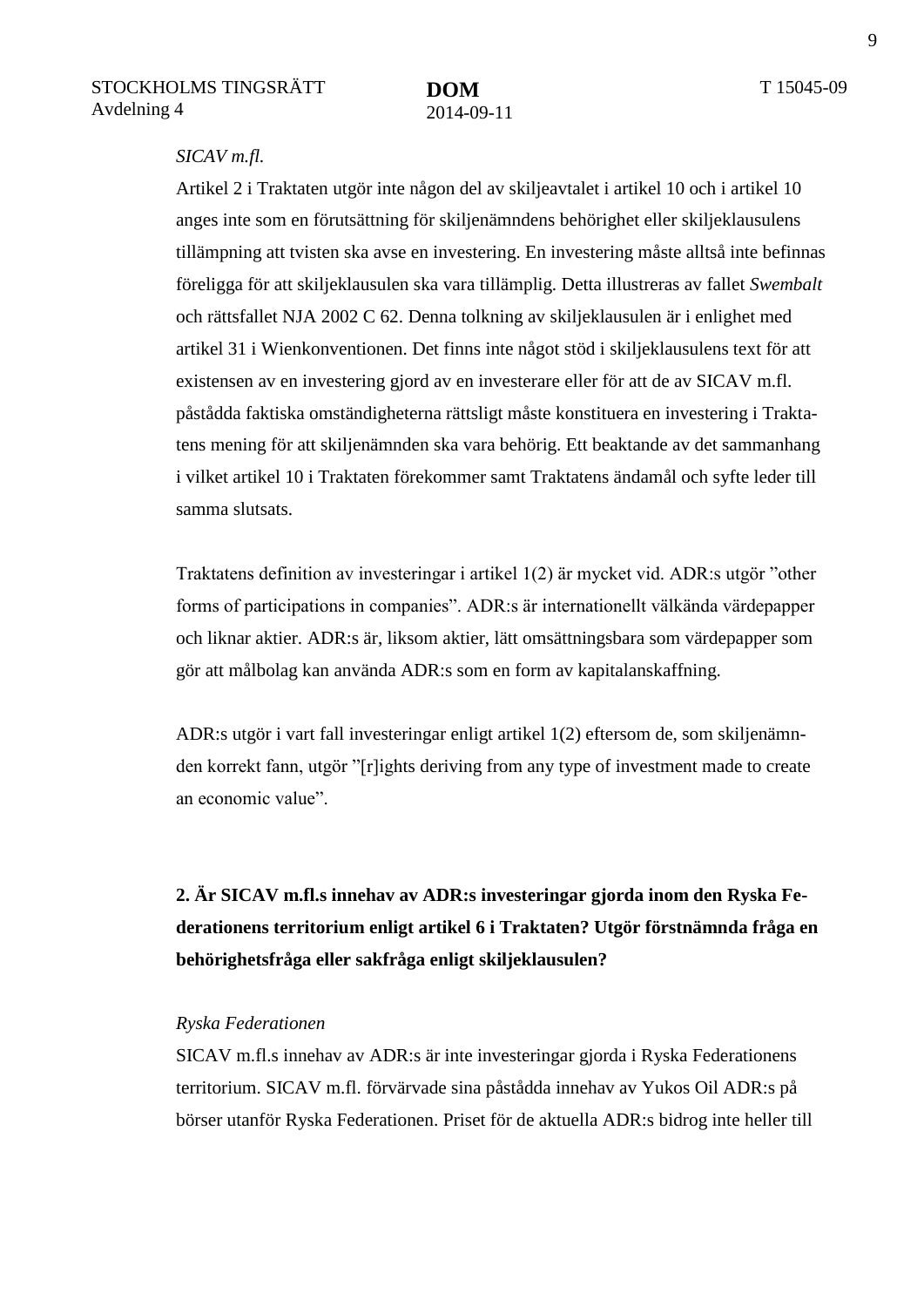Yukos Oils kapital. SICAV m.fl. har endast utgivit kapital till Deutsche Bank eller annan tredje part. Yukos Oil erhöll kapital från Deutsche Bank när aktier i Yukos Oil emitterades till Deutsche Bank. Därefter var Yukos Oil, liksom Ryska Federationen, ekonomiskt opåverkade av huruvida, mellan vilka och till vilket pris dessa ADR:s handlades.

#### *SICAV m.fl.*

Deras förvärv av ADR:s i Yukos Oil utgjorde investeringar inom Ryska Federationens territorium, eftersom SICAV m.fl. erhöll ägarintressen eller liknande intressen i Yukos Oil och eftersom Yukos Oil var ett ryskt bolag med verksamhet i Ryska Federationen. Skiljenämnden uttryckte i skiljeförfarandet att federationens påstående i detta avseende inte var övertygande och stred mot uttalanden som federationen gjort i andra sammanhang. Huruvida nämnda ADR:s utgjorde investeringar inom Ryska Federationens territorium är under alla förhållande inte föremål för prövning i förevarande mål eftersom denna fråga inte utgör en behörighetsfråga enligt skiljeklausulen i artikel 10 utan en fråga i sak.

### **3. Föreligger en genuin tvist om huruvida en expropriation har skett? Har Ryska Federationen erkänt att rätt till ersättning på grund av expropriation föreligger?**

#### *SICAV m.fl.*

Ryska Federationen måste anses ha erkänt att kompensation ska utges på grund av expropriation, eftersom federationen har vidtagit sådana åtgärder som till sin natur konstituerar expropriation för vilken kompensation ska utges. Vidare har Yukos Oil tillgodogjorts viss kompensation med anledning av och i samband med dessa åtgärder. Ryska Federationens påstående att en expropriation inte förekommit är uppenbart obefogat. Skiljenämnden var därför behörig att pröva SICAV m.fl.s talan mot Ryska Federationen, eftersom det inte föreligger en genuin tvist om huruvida en expropriation förekommit.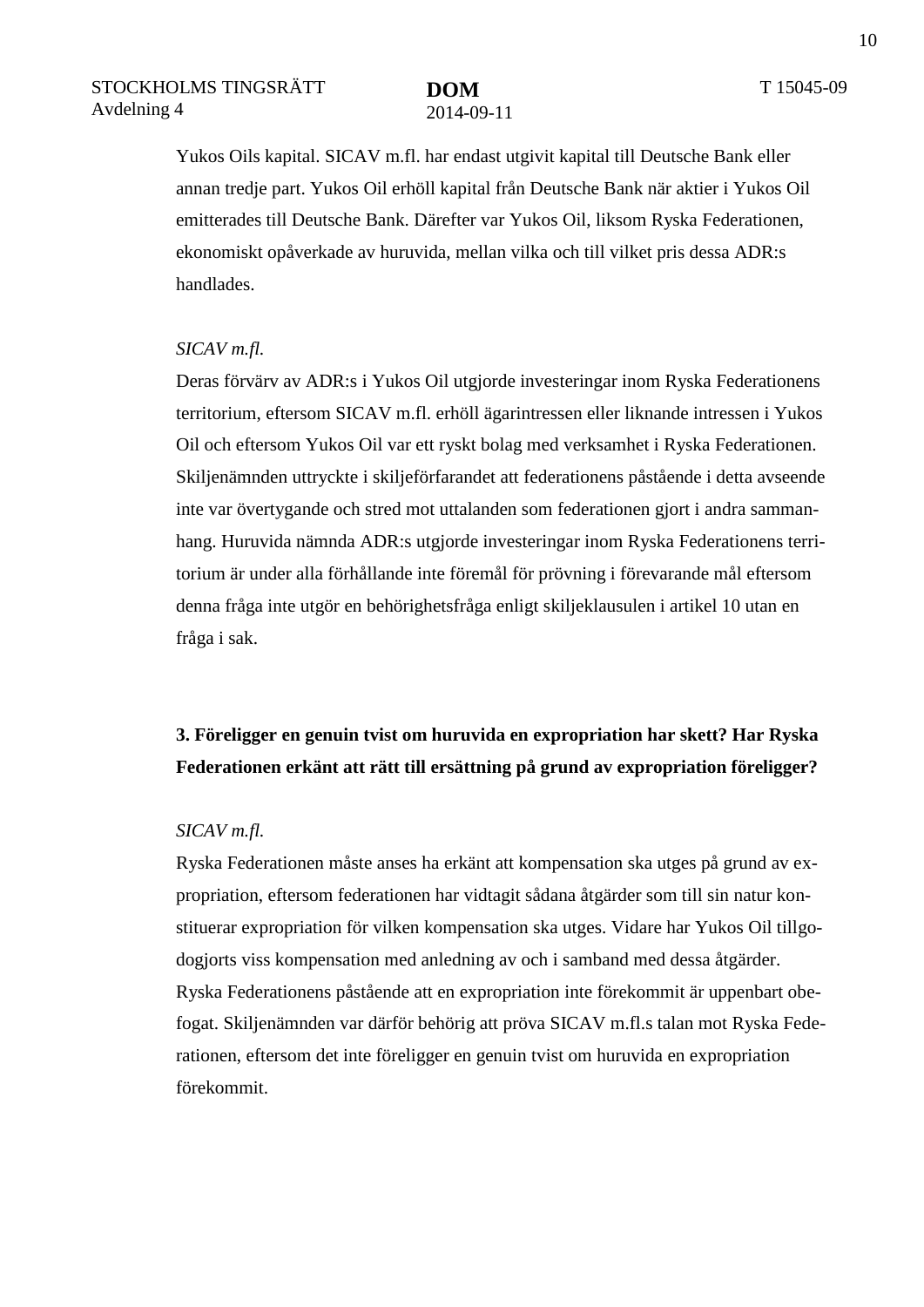Enligt folkrätten utgör t.ex. konfiskering av äganderätt i sig en ersättningsgill expropriation, liksom utseende av likvidator eller konkursförvaltare för likvidation av en verksamhet eller egendom. Genom domstolar och andra organ konfiskerade Ryska Federationen Yukos Oil och dess tillgångar för att därefter försälja dessa, främst till det statliga oljebolaget Rosneft och till andra statsägda företag. Därigenom likviderades Yukos Oil som juridisk person. Därefter utgav Ryska Federationen kompensation genom att ta sig betalt ur intäkterna från försäljningarna för reduktion av de skatteskulder och andra skulder Ryska Federationen pålagt Yukos Oil. Därmed är nämnden behörig enligt artikel 10 att pröva frågan om det belopp som således ska utges som kompensation enligt artikel 6.

#### *Ryska Federationen*

De statliga åtgärder som SICAV m.fl. har åberopat härrör från en skatterevision, efterföljande taxering och uppbörd samt ett konkursförfarande, vilka är lagliga enligt rysk rätt. Ingenting av det som hände kan anses ge uttryck för ett erkännande från Ryska Federationen av att expropriation har inträffat eller att ersättning ska erläggas. De beslut som har tagits utgör endast verkställighet av rysk skattelagstiftning.

### **4. Var skiljenämnden enligt artikel 10 i Traktaten behörig att avgöra huruvida Ryska Federationen företagit expropriationsåtgärder mot SICAV m.fl.?**

#### *Ryska Federationen*

Federationen tolkar Traktaten ärligt i överensstämmelse med den gängse meningen av dess uttryck sedda i sitt sammanhang och i ljuset av dess syfte och ändamål. Artikel 31 i Wienkonventionen föreskriver att ordalagen i en traktat har störst betydelse när det gäller att fastställa dess innebörd. Orden i artikeln "relating to the amount or method of payment of the compensation due under Article 6" är klara och precisa och kan förstås precis som de är skrivna. Endast tvister avseende storleken och sättet för betalning av ersättning förfallen enligt artikel 6 i Traktaten kan komma att avgöras genom skiljeförfarande mellan investerare och en stat. Genom att uttryckligen begränsa de tvistefrågor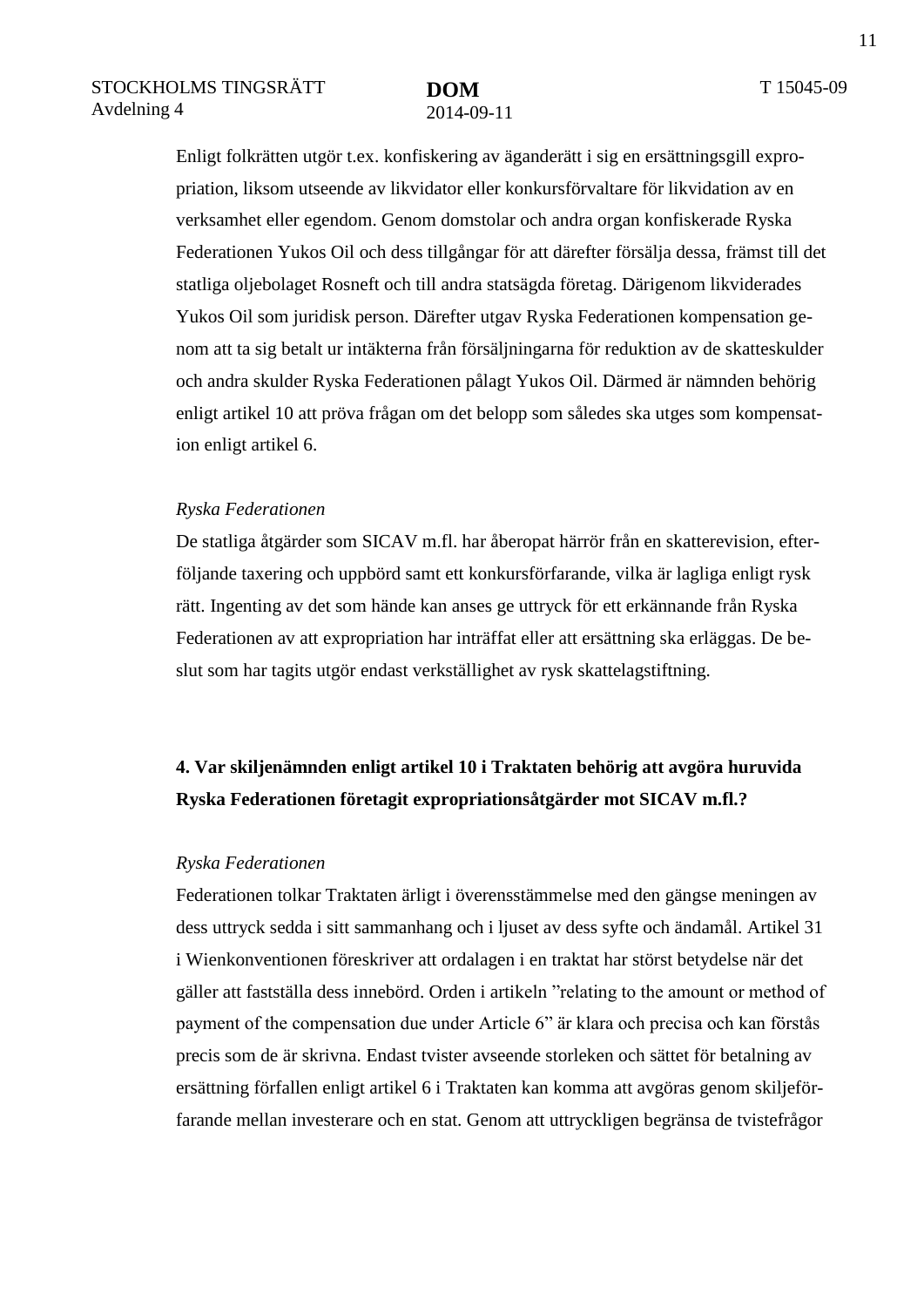som underkastas skiljeförfarande till skadeståndsbelopp undantar artikel 10 varje tvist som avser förekomsten av en överträdelse av artikel 6 (alltså skadeståndsskyldighet i princip). En tvist avseende huruvida en expropriation har ägt rum faller därför utanför behörigheten som följer av artikel 10.

I samband med att Traktaten undertecknades i oktober 1990 hade traktatsförfattarna ett flertal exempel på föreskrifter avseende tvistelösning mellan stat och investerare. Klart medvetna om alternativen förkastade de spanska och sovjetiska upphovsmännen vida avfattningar för en smal formulering begränsad till tvister om kvantum.

Villkoren i artikel 10 var en kompromiss som Sovjetunionen accepterade i samband med att man förhandlade ett drygt dussin investeringstraktater i slutet av 1980-talet. En expert vid det sovjetiska finansministeriet, R. Nagapetyants, skrev år 1991 en artikel som bekräftar att artikel 10 är begränsad till civilrättsliga tvister rörande frågor om ersättningens storlek. Bl.a. uttrycker han att "I avtal rörande skydd för investeringar undertecknade med främmande länder accepterar USSR deras granskning i internationella skiljedomstolar. Därvid är omfattningen av tvisterna begränsad endast [till] civilrättsliga frågor (de flesta genom att ange storleken på och proceduren för betalning av ersättning i fall av nationalisering av investeringar och överförandet av vinster och andra betalningar som är att erlägga till investeraren)" (Ryska Federationens översättning).

Denna gängse betydelse av artikel 10 erkändes för fem år sedan av skiljenämnden i skiljemålet *Vladimir Berschader och Moïse Berschader v. The Russian Federation*. Att artikeln ska ges denna tolkning stöds vidare av uttalanden i flera andra skiljedomar där liknande klausuler i traktat har analyserats.

### Skiljenämnden tillämpar Wienkonventionen felaktigt och underlåter att ta hänsyn till den gängse meningen av artikel 10.

Skiljenämndens beslut, att den är behörig att avgöra expropriationsfrågan, är felaktigt. Beslutet vilar på en felaktig läsning av ordet "due". Artikel 10 lyder inte "den ersätt-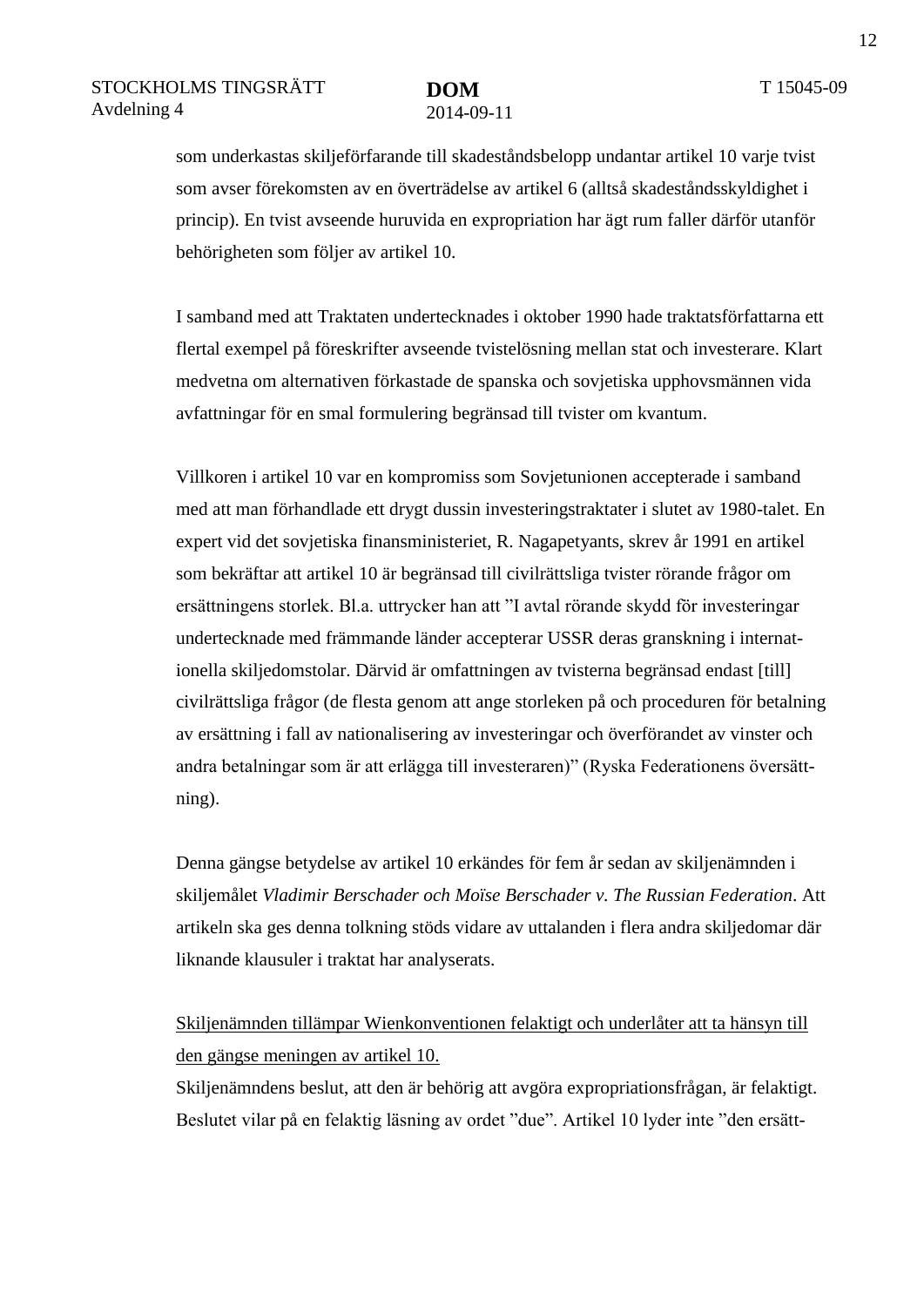ning som kan vara förfallen" vilket skiljenämnden har angett. Istället omfattar den varje tvist rörande storleken på eller sättet för betalning av enligt artikel 6 "förfallen ersättning". Denna slutsats bekräftas av den officiella spanska och ryska språkversionerna av den relevanta klausulen. Med anledning av att skiljenämnden läser lokutionen "förfallen ersättning" fel kommer skiljenämnden till den inkorrekta slutsatsen att artikel 10 förutsätter att någon avgör huruvida ersättning har förfallit eller ej och följaktligen huruvida en expropriation har förekommit.

Slutsatsen är felaktig eftersom orden "storleken på eller sättet för betalning av" i artikel 10 alltjämt begränsar de typer av tvister som regleras av artikel 10 till tvister om kvantum. Skiljenämnden bortsåg från dessa ord med påstående om den åsyftade övergripande effekten av Traktaten. En skiljenämnd får inte bortse från ett fördrags uttryckliga innebörd och istället tolka det i ljuset av sin egen uppfattning om fördragets syfte. Effektivitetsregeln tillåter inte rättskipare att bortse från eller omformulera faktiska villkor i ett fördrag. Faktum är att effektivitetsregeln innebär att lokutionen "storleken på eller sättet för betalning av ersättning förfallen enligt artikel 6" måste ges effekt. Syftet med artikel 10 är inte att skapa en vidsträckt rätt till skiljeförfarande mellan investerare och stat, tvärtom har SICAV m.fl. medgett att artikel 10 är begränsad till tvister om laglig expropriation enligt artikel 6. Det stora antalet expropriationsmål rör erkänd expropriation av mark till vägar, skolor, sjukhus etc. Från artikel 10 utesluts den förhållandevis ovanliga situationen att en investerare hävdar att en myndighet genomfört en otillåten expropriation.

Även om orden "som kan vara" kunde läggas till i artikel 10 så tiger fortfarande artikeln om vem som äger avgöra huruvida en expropriation har förekommit. Skiljenämnder är inte behöriga att ta ställning till en fråga endast av den anledningen att frågan är obesvarad, de måste ha stöd i ett skiljeavtal.

Skiljenämndens slutsats vilar på det oberättigade påståendet om att frågor om kvantum inte kan skiljas från den prejudiciella frågan om ansvar. Tudelning av frågor om ersättning och ansvar är inte ovanligt utan tvärtom är separata fora för fastställande om ex-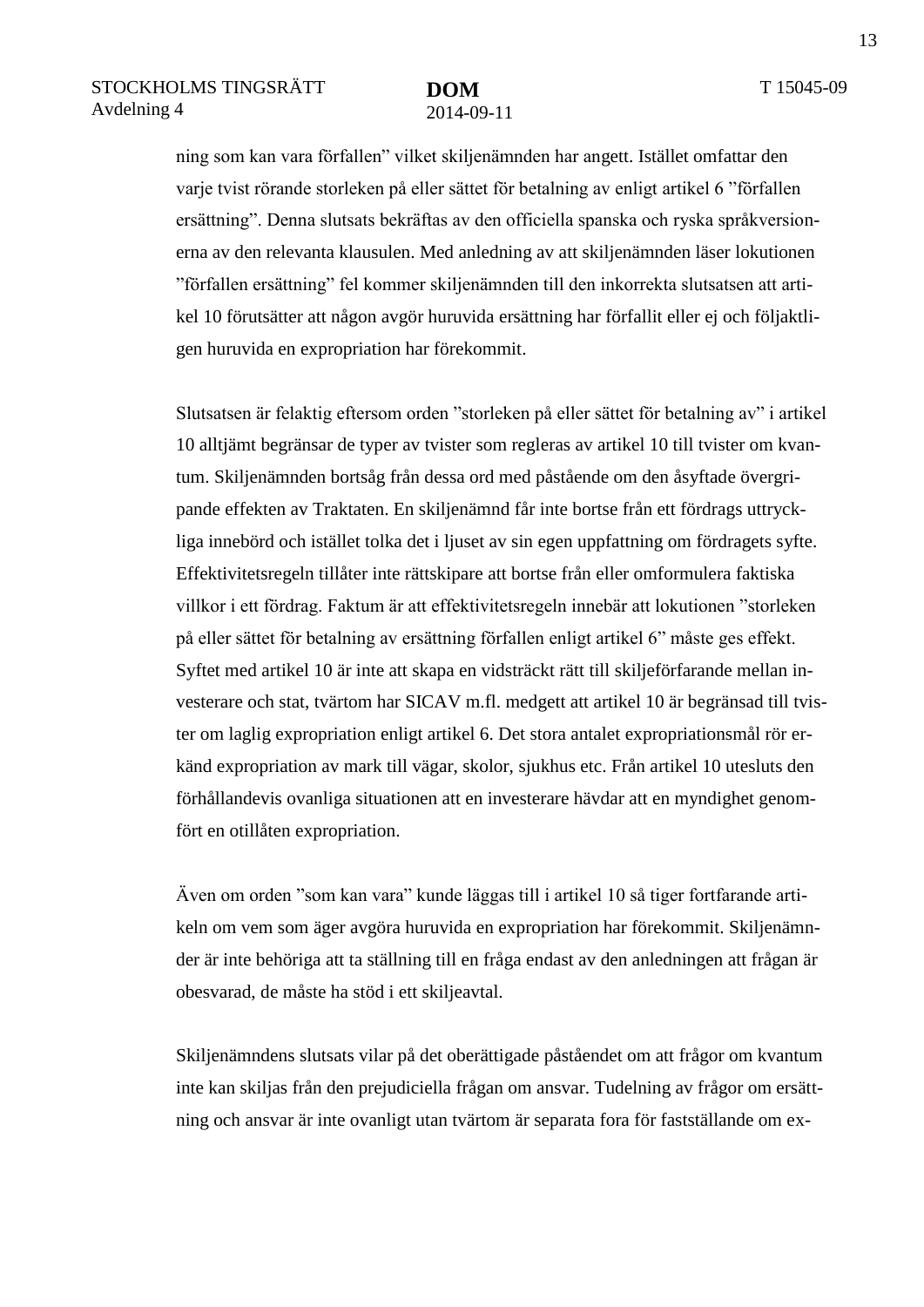propriation har skett och å andra sidan bestämmande av ersättningens storlek vanligen förekommande. För det andra kan skiljenämnden inte gå utöver sin behörighet och har inte rätt att bortse från avtalade begränsningar avseende vilka prejudiciella frågor som får göras till föremål för skiljeförfarande.

#### SICAV m.fl.s åberopande av Traktatens ändamål och syfte är felaktigt

En traktats ändamål och syfte kan inte omformulera dess språkliga avfattning. Det är en vedertagen princip inom internationell rätt att ett fördrags generella ändamål kan kasta ljus över fördragsbestämmelsernas betydelse, men inte ålägga de fördragsslutande parterna självständiga skyldigheter eller modifiera en skyldighet enligt en specifik fördragsbestämmelse.

Preambeln i Traktaten är fullständigt förenligt med Ryska Federationens språkliga tolkning av artikel 10. Varken preambeln eller någon annan bestämmelse i Traktaten anger att ett ändamål och syfte med Traktaten är att ge utländska investerare en omfattande och obegränsad tillgång till internationellt skiljeförfarande. Preambeln uttrycker snarare ett mål att stimulera investeringar genom uppmuntring och ömsesidigt skydd.

Det är inte orimligt att suveräna parter endast samtycker till skiljeförfarande i begränsad omfattning eller inte samtycker till skiljeförfarande överhuvudtaget. Det utgör ingen anomali att artikel 10 exkluderar tvister om huruvida en expropriation har inträffat.

#### *SICAV m.fl.*

Skiljenämnden var behörig enligt artikel 10 att pröva såväl huruvida ersättning var förfallen/skulle utges enligt artikel 6 i Traktaten som storleken på den ersättning som var förfallen/skulle utges enligt artikel 6.

SICAV m.fl. gör i första hand gällande att den tolkningen följer av en korrekt tillämpning av artikel 31 i Wienkonventionen. En tolkning i god tro och i enlighet med den gängse meningen av artikel 10 i sitt sammanhang och i ljuset av Traktatens ändamål och syfte ger nämligen ett resultat i enlighet med SICAV m.fl.s angivna tolkning. Det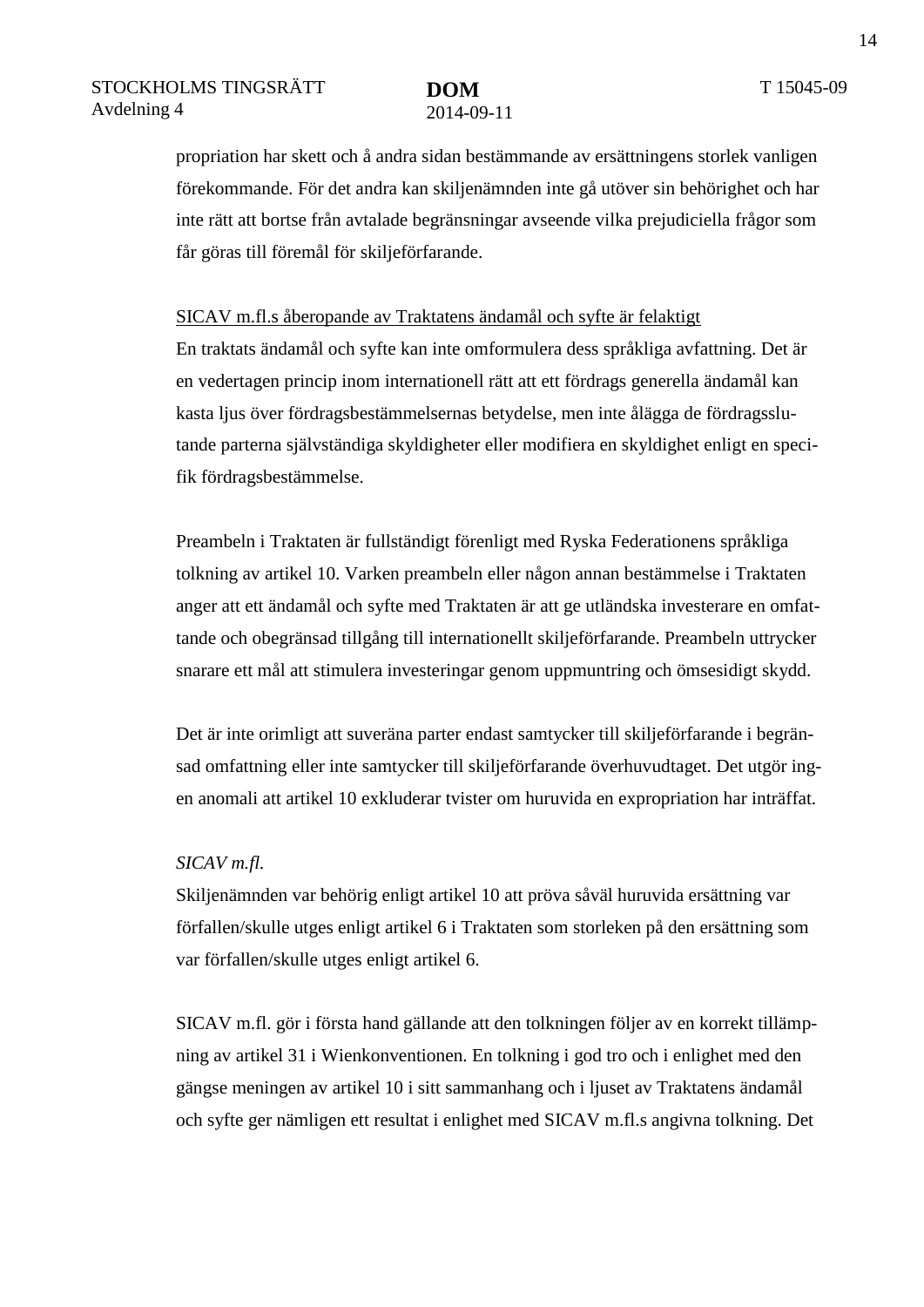sammanhang som därvid beaktats utgörs av Traktatens text i övrigt, särskilt texten i artikel 6, och Traktatens rubrik samt ingress.

Uppfattningen att artikel 10 ska tolkas på detta sätt delas av skiljenämnden. Skiljenämndens analys och slutsats vilar inte på någon missuppfattning av lydelsen i artikel 10. Att artikel 10 ska tolkas på detta sätt stöds även av andra meddelade skiljedomar.

Tvistefrågan om huruvida ersättning var förfallen/skulle utges var relaterad till tvistefrågan om beloppet av den ersättning som var förfallen/skulle utges. Tvistefrågan om huruvida ersättning var förfallen/skulle utges omfattades därmed av skiljenämndens behörighet enligt artikel 10.

Federationens snäva tolkning av artikel 10 överensstämmer inte med den gängse meningen av klausulen. Federationens snäva tolkning av artikel 10 är inte nödvändig för att den aktuella texten ska få självständig betydelse. Verbet "förfallen" tillsammans med substantivet "ersättning" innebär inte att det är någon annan än skiljenämnden som är behörig att avgöra om en expropriation har förekommit.

Federationens snäva tolkning av artikel 10 är inte förenlig med sammanhanget, dvs. det övriga innehållet i Traktaten. Federationens snäva tolkning av artikel 10 är inte heller förenlig med Traktatens ändamål och syfte, nämligen att genom skydd av investeringar uppmuntra investeringar i värdstaten. Det stämmer inte att artikel 31 föreskriver att skiljeklausuler ska tolkas restriktivt.

Kompletterande tolkningsdata i enlighet med artikel 32 i Wienkonvention bekräftar det innehåll som enligt ovan följer av en korrekt tillämpning av artikel 31 i konventionen. Om skiljeklausulen i Traktaten avsåg att undanta en grundläggande fråga som frågan om expropriation förekommit från skiljenämndens behörighet hade man väntat sig att finna stöd för detta i de samtida dokumenten. Sådant stöd finns inte. Dokumenten anger inte heller att investerare skulle vara tvungna att grunda sin rätt till skiljeförfarande på att Sovjetunionen medgett att en expropriation förekommit eller att en sovje-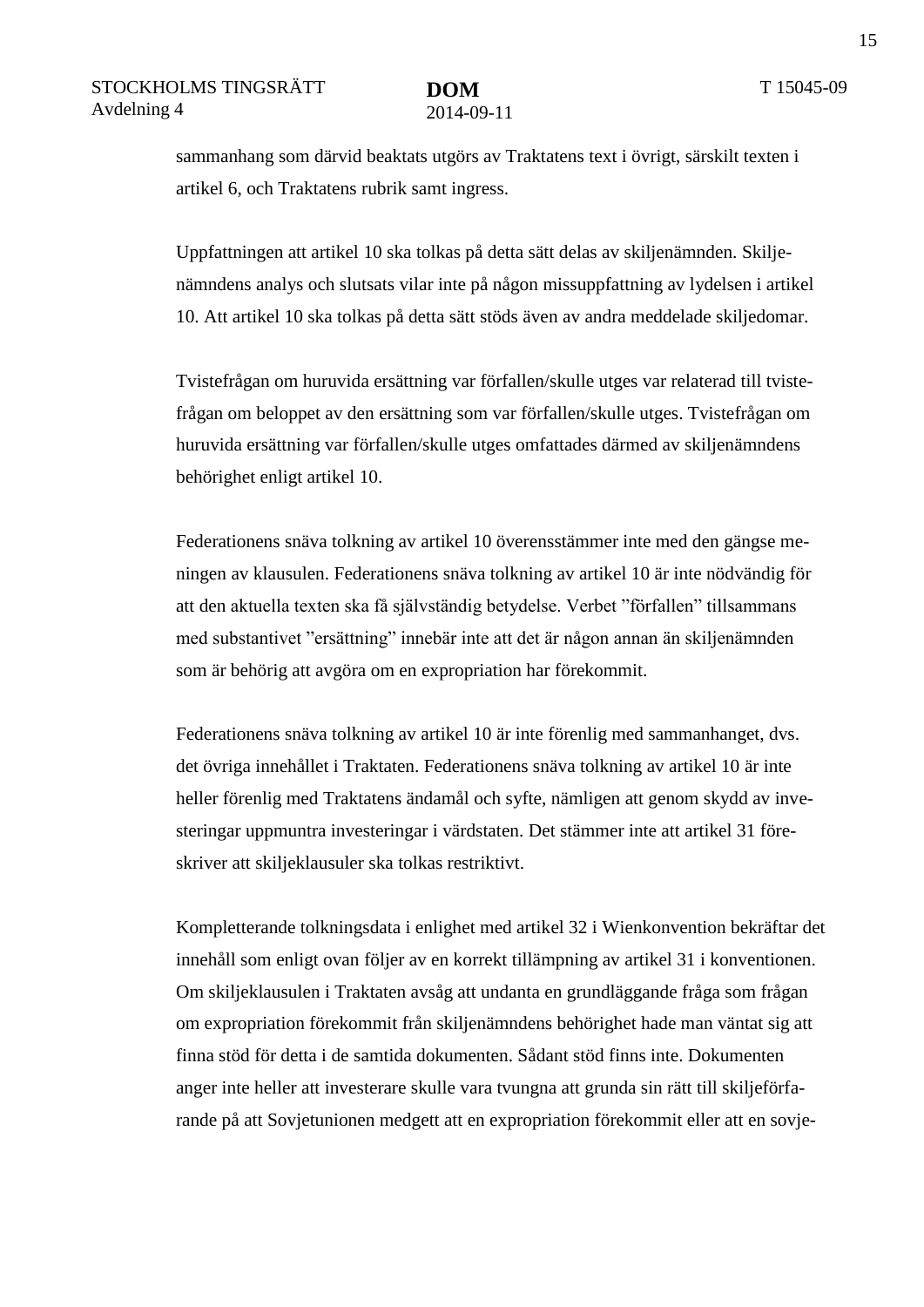tisk domstol eller annan myndighet eller en skiljedom i ett skiljeförfarande mellan staterna fastslagit att en expropriation förekommit.

SICAV m.fl. har i andra hand gjort gällande att det innehåll i artikel 10 i Traktaten som följer av en tillämpning av artikel 31 i Wienkonventionen är tvetydigt och oklart, eller, alternativt, tydligt absurt eller oskäligt samt att det i enlighet medan artikel 32 i Wienkonventionen följer av ovan angivna kompletterande tolkningsdata att artikel 10 i Traktaten ska tolkas i enlighet med det innehåll som SICAV m.fl. gjort gällande.

**5. Hade skiljenämnden behörighet med stöd av MFN-klausulen i artikel 5(2) i Traktaten och artikel 8 i det dansk-ryska investeringsskyddsavtalet, artikel 9 i det grekisk-ryska investeringsskyddsavtalet eller artikel 10 i det turkisk-ryska investeringsskyddsavtalet?** 

**5.1 Föreligger hinder att åberopa grunden?**

#### *Ryska Federationen*

Möjligheten för SICAV m.fl. att införa denna behörighetsgrund i skiljeförfarandet var prekluderad. I SICAV m.fl.s påkallelseskrift åberopades inte det dansk-ryska investeringsskyddsavtalet och inget påstående om att skiljenämnden kunde grunda sin behörighet på densamma framfördes. Först ett år senare, då SICAV m.fl. gav in "Counter-Memorial" lades behörighetsgrunden fram i skiljeförfarandet. Detta senfärdiga försök var otillåtet enligt Stockholms Handelskammares Skiljedomsinstituts regler, grundläggande förfarandeprinciper och bestämmelserna i det bindande åtagande om skiljeförfarandet som SICAV m.fl. påstod sig ha gjort. Enligt artikel 2 i institutets regler hade SICAV m.fl. att redan i påkallelseskriften ange vilka skiljeavtal som påstås utgöra grund för de anspråk som görs gällande och enligt artikel 25 i reglerna måste samtliga ändringar omfattas av det skiljeavtal på vilken påkallelsen av skiljeförfarandet grundade sig. Det saknades därför rättsligt stöd att fortsätta med en ny skiljeklausul. Detta innebär också hinder för SICAV m.fl. att göra ett sådant åberopande i detta förfarande.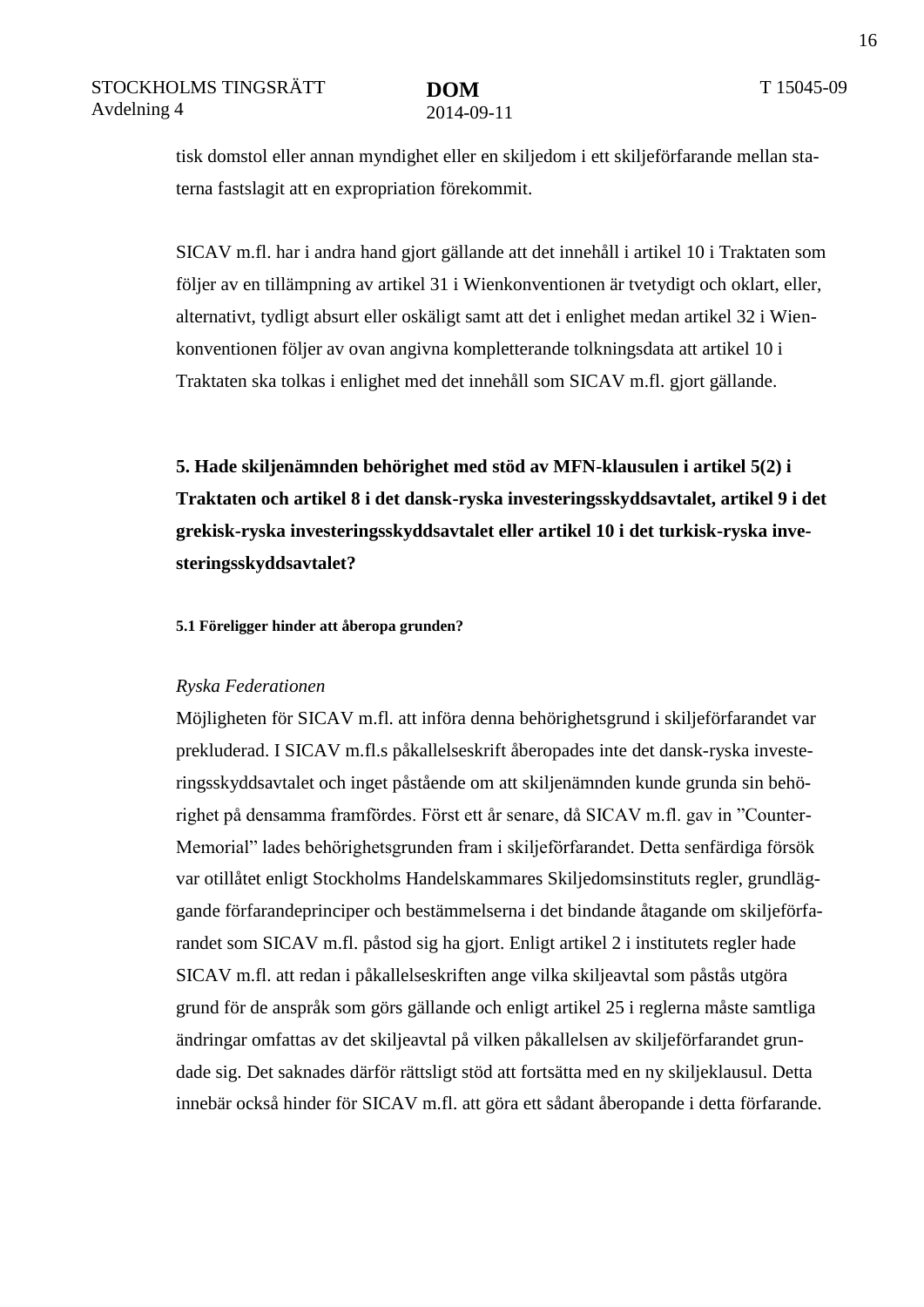#### *SICAV m.fl.*

Det saknar betydelse i förevarande mål huruvida SICAV m.fl.s rätt att åberopa bestämmelser i det dansk-ryska investeringsskyddsavtalet eller andra ryska investeringsskyddsavtal gått förlorad i skiljeförfarandet på grund av preklusion. Tingsrätten har i förevarande mål att ta ställning till federationens fastställelsetalan avseende skiljebehörighet enligt den korrekta tolkningen av Traktaten. Federationens preklusionsinvändning rör inte tolkningen av Traktaten utan genomförandet av själva skiljeförfarandet och huruvida det var korrekt av skiljenämnden att tillåta SICAV m.fl. att åberopa det dansk-ryska investeringsskyddsavtalet. Federationens preklusionsinvändning ska därför lämnas utan avseende.

För det fall tingsrätten inte skulle lämna preklusionsinvändningen utan avseende var SICAV m.fl.s rätt att åberopa invändningen inte prekluderad. Det mer omfattande anbud om skiljeförfarande som federationen lämnat till danska investerare utgjorde ingen ny behörighetsgrund i skiljeförfarandet eftersom SICAV m.fl. i påkallelsen åberopade MFN-klausulen i Traktaten och därmed till anbud om skiljeförfarande som federationen riktat till andra investerare än spanska investerare. SICAV m.fl. anförde att de var berättigade att göra gällande förmånligare stadganden i nämnda investeringsavtal på grund av MFN-klausulen i Traktaten och förbehöll sig rätten att åberopa förmånligare bestämmelser i fördraget mellan Storbritannien och Ryska Federationen samt i andra investeringsskyddsavtal som federationen och dess föregångare hade slutit.

Skiljenämnden behandlade i behörighetsbeslutet federationens invändning om preklusion av rätten att åberopa det dansk-ryska investeringsskyddsavtalet och avslog invändningen.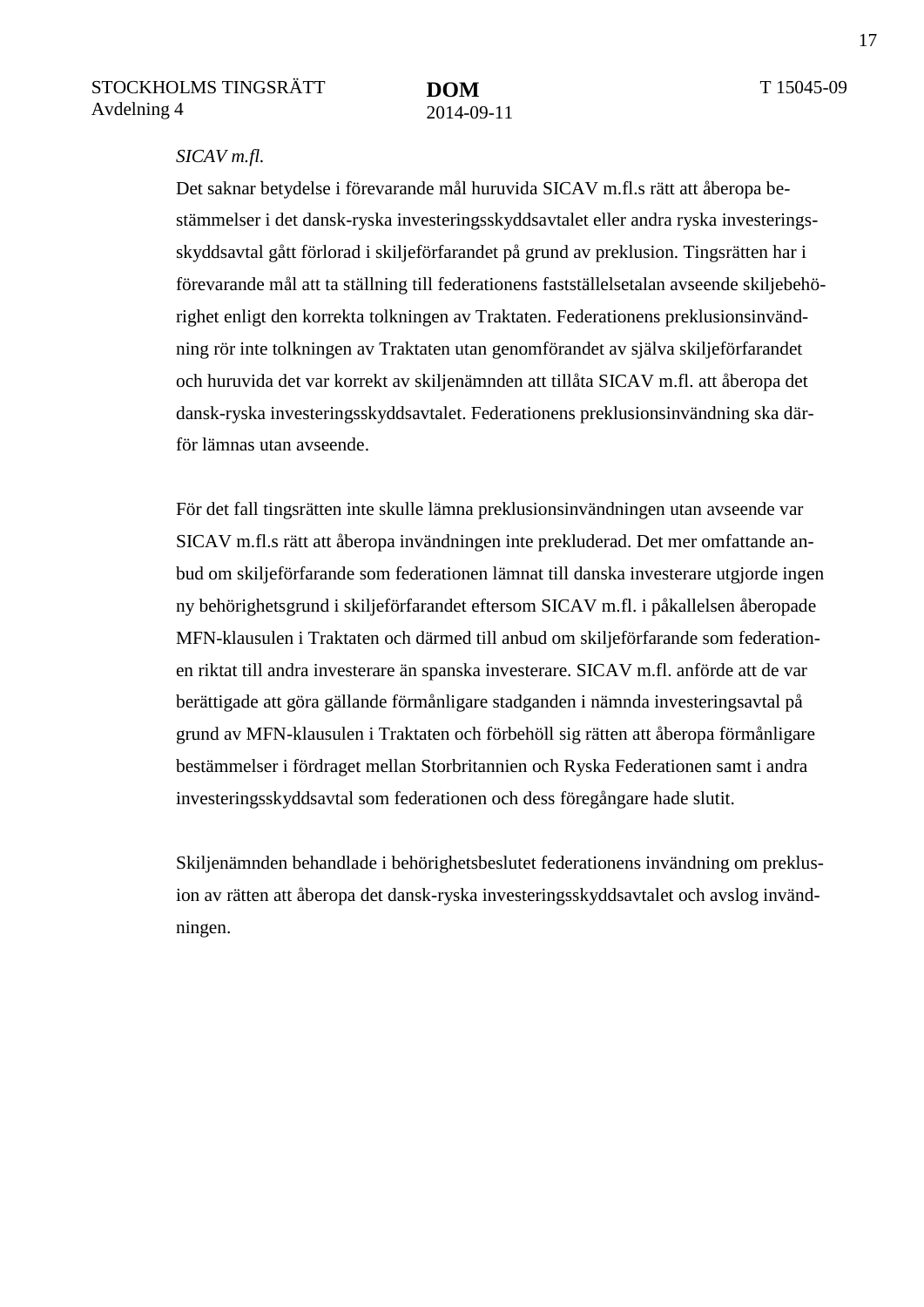**5.2 Var skiljenämnden behörig enligt MFN-klausulen i artikel 5(2) och artikel 8 i det dansk-ryska investeringsskyddsavtalet, artikel 9 i det grekisk-ryska investeringsskyddsavtalet eller artikel 10 i det turkisk-ryska investeringsskyddsavtalet?**

#### *SICAV m.fl.*

Ifall behörighet inte skulle anses föreligga under artikel 10 är nämnden behörig under artikel 5(2) i Traktaten och skiljeklausuler i andra ryska investeringsskyddsavtal, inklusive artikel 8 i det dansk-ryska investeringsskyddsavtalet, artikel 9 i det grekiskryska investeringsskyddsavtalet och artikel 10 i det turkisk-ryska investeringsskyddsavtalet, att pröva SICAV m.fl.s talan grundad på expropriation.

MFN-klausulen innebär att SICAV m.fl. har rätt att göra gällande den mer förmånliga skiljeklausulen i artikel 8 i det dansk-ryska investeringsskyddsavtalet som avser "[a]ny dispute which may arise between an investor of one Contracting Party and the other Contracting Party in connection with an investment on the territory of that other Contracting Party". Alternativt har SICAV m.fl. rätt att göra gällande den mer förmånliga skiljeklausulen i artikel 9 i det grekisk-ryska investeringsskyddsavtalet som avser "[d]isputes between an investor of a Contracting Party and the other Contracting Party concerning obligations of the latter under this Agreement". Alternativt har SICAV m.fl. rätt att göra gällande den mer förmånliga skiljeklausulen i artikel 10 i det turkiskryska investeringsskyddsavtalet som avser "Any dispute between a Contracting Party and an investor of the other Contracting Party arising in connection with investment activities, including disputes relating to the amount and procedure of payment of compensation to be paid in accordance with Article VI of this Agreement, or procedure of transfer to be made according to Article VIII of this Agreement". Artikel 10(2) i det turkisk-ryska avtalet innehåller en hänvisning till Stockholms Handelskammares Skiljedomsinstitut.

Den angivna tolkningen av MFN-klausulen följer av artikel 31 i Wienkonventionen. I enlighet med denna artikel omfattar MFN-klausulen all behandling av investeringar som avses i Traktaten, således inklusive tvistelösning genom skiljeförfarande. Denna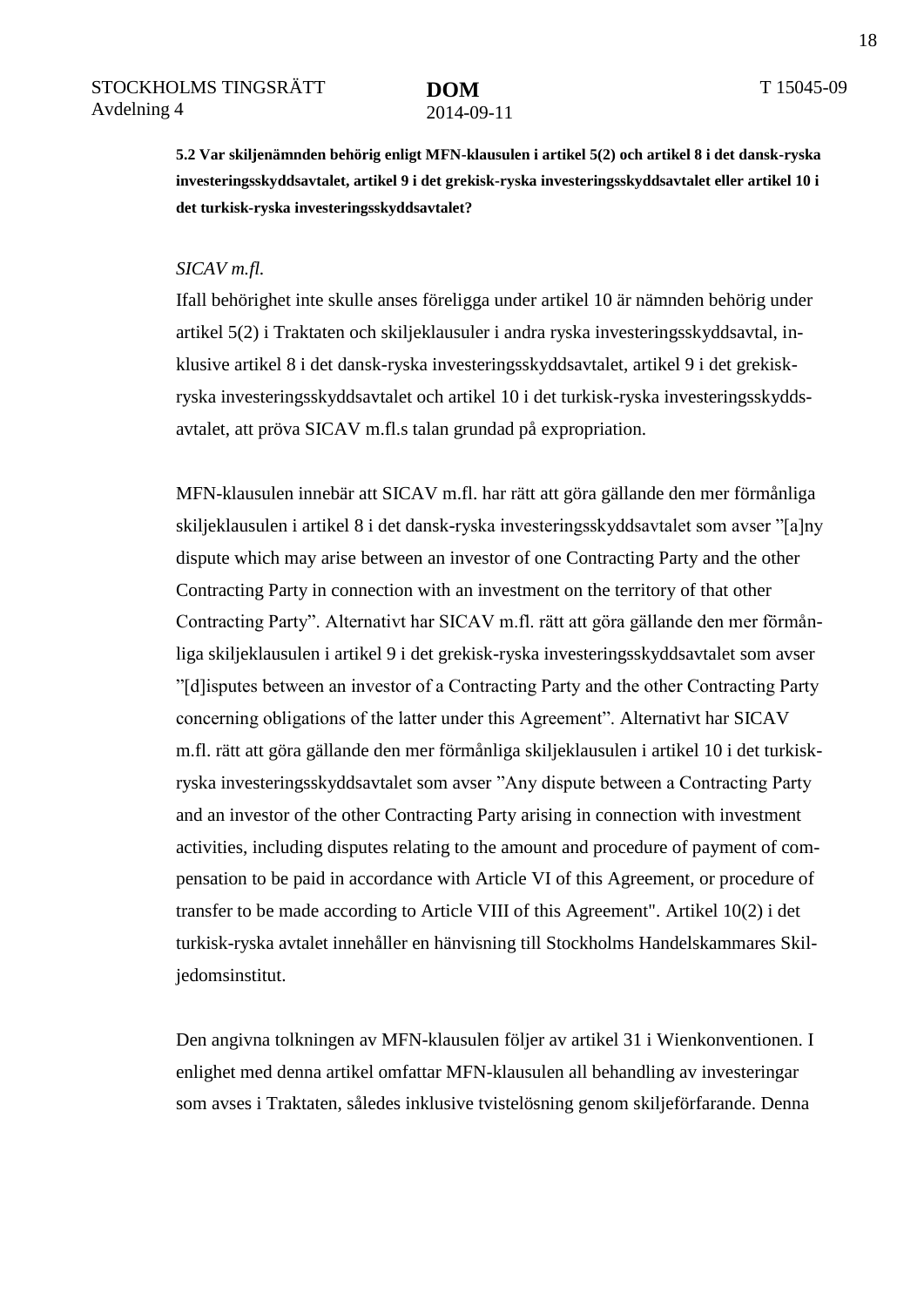tolkning bekräftas av sådana kompletterande tolkningsdata som avses i artikel 32 i Wienkonventionen.

I andra hand görs gällande att MFN-klausulen är oklar eller tydligt absurd eller oskälig och att SICAV m.fl.s tolkning under alla förhållanden följer av sådan kompletterande tolkningsdata som avses i artikel 32 i Wienkonventionen. Som Charles N. Brower berörde i p.17-18 i Separate Opinion utgör nämligen bland annat bevisning om förarbetena stöd för att Spanien uppfattade MFN-klausulen så att den gavs en vid omfattning. Spanska "Counsil of State" uttalade vid tiden för ratifikationen i Counsil of State opinion no. 55-810/RS, den 14 mars 1991, bilaga 14, att Traktaten modifierade det spanska rättssystemet genom att tillåta skiljeförfarande om "disputes arising from expropriation".

Vidare, även om MFN-klausulen skulle anses vara begränsad till "fair and equitable treatment" så utgör de fördragsslutande staternas anbud om skiljeförfarande till investerare i Traktatens artikel 10 en aspekt av en sådan behandling. Därmed är spanska investerare berättigade till mer omfattande skiljeförfarande mot federationen i enlighet med anbudet om skiljeförfarandet i artikel 8 i det dansk-ryska investeringsskyddsavtalet, artikel 9 i det grekisk-ryska investeringsskyddsavtalet eller artikel 10 i det turkiskryska investeringsskyddsavtalet.

### Artikel 11(3) i det dansk-ryska investeringsskyddsavtalet utesluter inte skiljenämndens behörighet i nu aktuell tvist

Artikel 11(3) i det dansk-ryska investeringsskyddsavtalet utgör inget hinder för SICAV m.fl. att dra nytta av federationens mer omfattande anbud om skiljeförfarande i artikel 8 i det avtalet. För det första utgör inte artikel 11(3) någon del av skiljeklausulen i artikel 8 i det dansk-ryska investeringsskyddsavtalet och föreskriver således inte någon behörighetsförutsättning för skiljenämnden. För det fall tingsrätten skulle finna att artikel 11(3) föreskriver en behörighetsinvändning för skiljenämnden så är federationens påstående obefogat i sak. Detta framgår av vad skiljenämnden anförde i punkt 74 i behörighetsbeslutet, bl.a. uttrycker skiljenämnden att "to think that ten words appear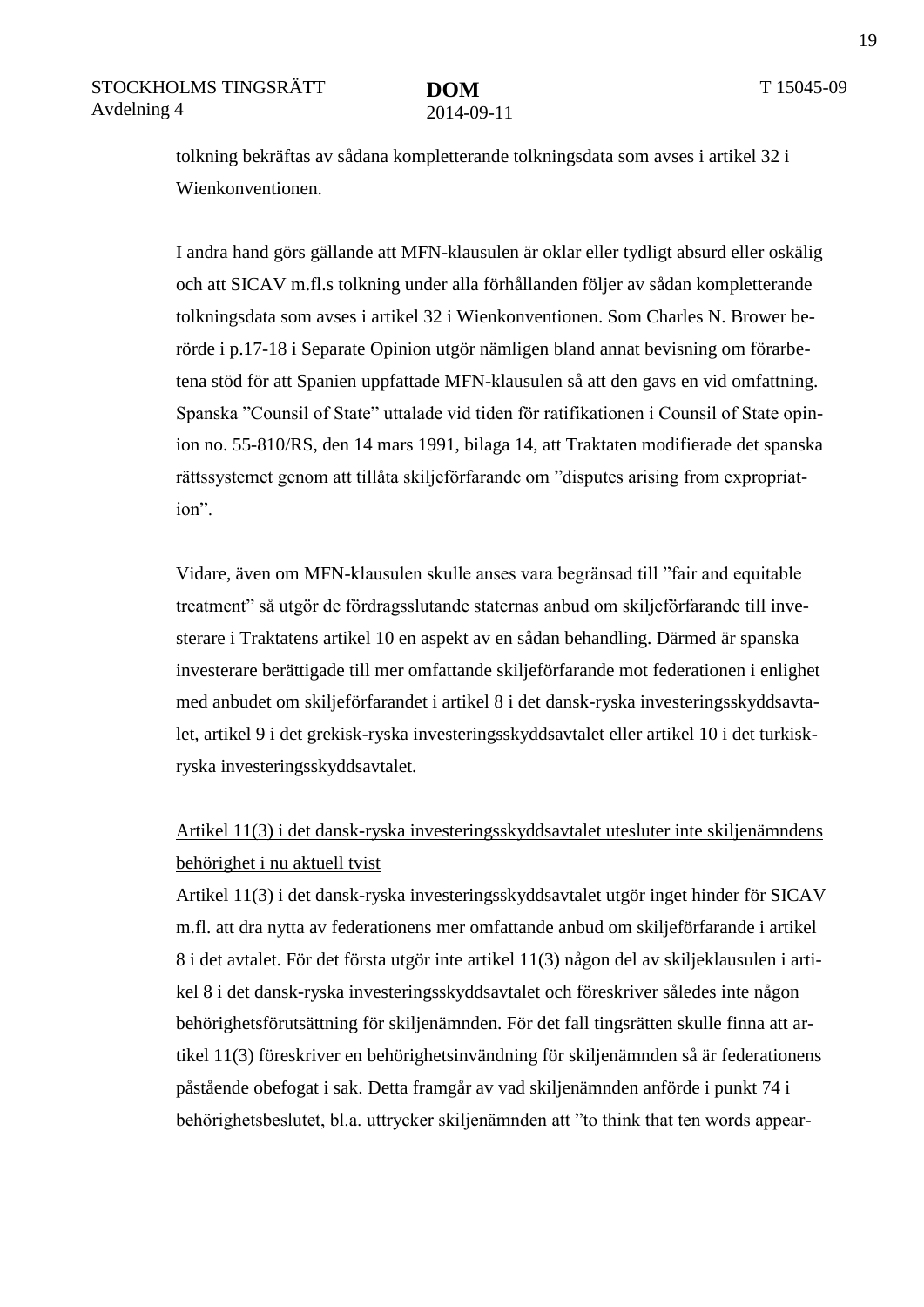ing in a miscellany of incidental provisions near the end of the Danish BIT would provide a loophole to escape the central undertakings of investor protection would be absurd".

För det fall tingsrätten skulle finna att artikel 11(3) i det dansk-ryska investeringsskyddsavtalet innebär att skiljebehörighet inte föreligger enligt detta fördrag gör SICAV m.fl. gällande att skiljebehörighet under alla förhållanden föreligger enligt andra ryska fördrag som inte innehåller motsvarande undantagsbestämmelse, såsom t.ex. det grekisk-ryska investeringsskyddsavtalet eller det turkisk-ryska investeringsskyddsavtalet.

#### *Ryska Federationen*

Traktatens MFN-klausul ger inte skiljenämnden behörighet. Skiljenämnden fastslog korrekt, i enlighet med fast praxis och doktrin, att MFN-klausulen i artikel 5(2) i Traktaten inte kan tillämpas för att utvidga skiljenämndens behörighet.

Enligt sin uttryckliga ordalydelse kan inte artikel 5(2) ha någon effekt på omfattningen av tvistelösningsklausulen i artikel 10. Artikeln är överhuvudtaget inte är tillämplig på frågor om skiljebehörighet. Artikel 5 är tillämplig på sådan behandling som föreskrivs i artikel 5(1) i traktaten. I artikel 5(1) föreskrivs att "Envar part skall inom sitt territorium garantera skälig och rättvis behandling av investeringar gjorda av investerare från den andra Parten" (Ryska Federationens översättning). Skälig och rättvis behandling innefattar inte någon skyldighet för suveräna stater att underkasta sig internationellt skiljeförfarande i förhållande till investeringstvister. I artikel 5(2) anges därefter "Den behandling som avses i stycke 1 ovan skall inte vara mindre förmånlig än vad endera Part inom sitt territorium tillerkänner investeringar gjorda av investerare från tredje stat" (Ryska Federationens översättning). Artikel 5(2) kräver att ryska och spanska investerare åtnjuter samma mått av skälig och rättvis behandling som varje investerare från en tredje stat med vilken Spanien respektive Ryska Federationen har träffat en investeringsskyddstraktat. Artikel 5(2) innebär inte någon generell regel av innebörd att alla frågor hänförliga till Traktaten är underkastade MFN-behandling.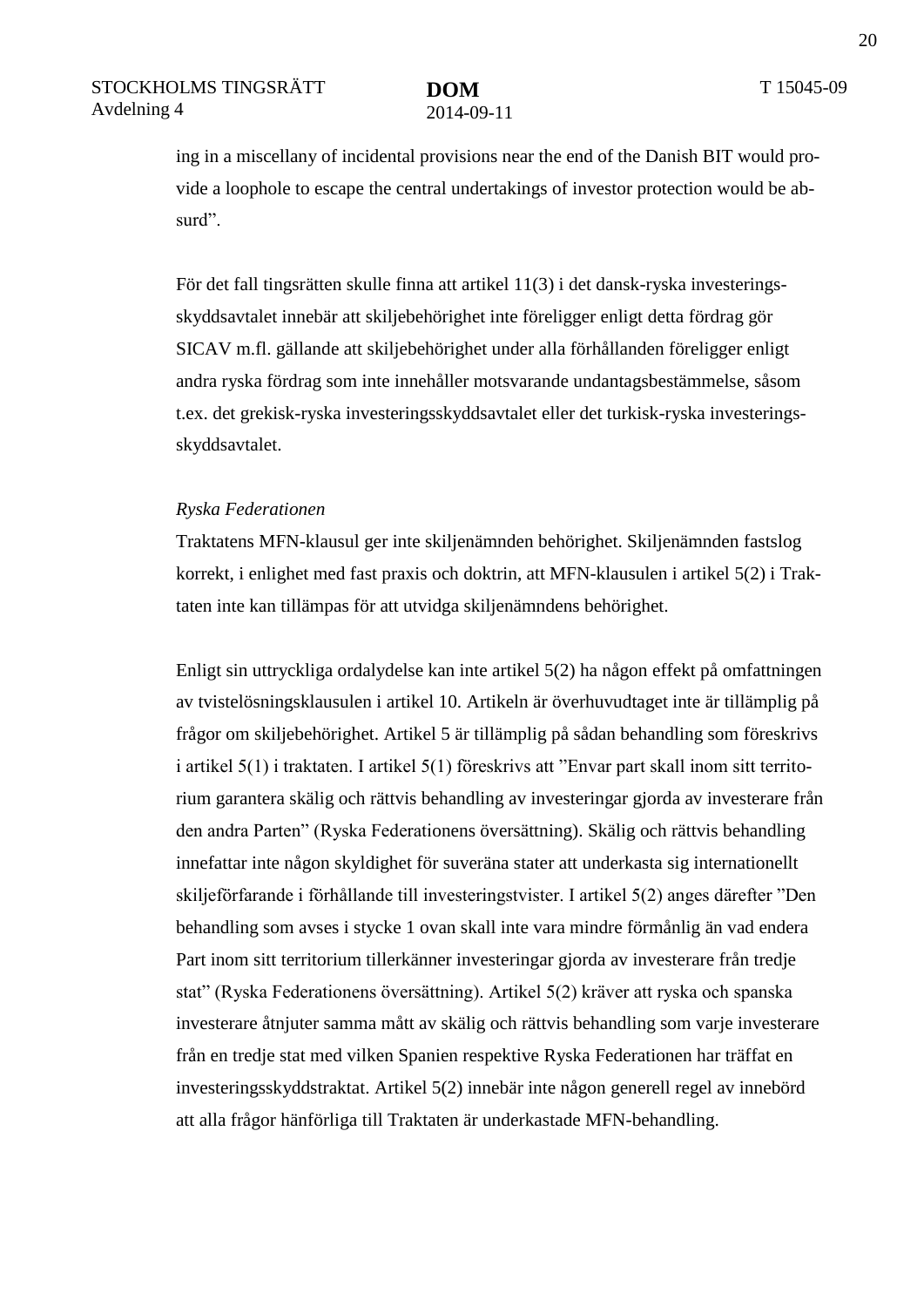Även utan begränsningen till artikel 5(1) i Traktaten skulle artikel 5(2) inte ge skiljenämnden någon ytterligare behörighet. MFN-föreskrifter kan inte utvidga tillämpningsområdet för en traktats tvistelösningsklausul utan att det framgår av ordalydelsen att MFN-behandling utvidgas till att avse även tvistelösning.

### Artikel 11(3) i det dansk-ryska investeringsskyddsavtalet utesluter skiljenämndens behörighet i nu aktuell tvist

Även om SICAV m.fl. skulle kunna åberopa det dansk-ryska investeringsskyddsavtalet åligger det SICAV m.fl. att visa att den traktaten utvidgar skiljenämndens behörighet i förhållande till den nu aktuella tvisten. Av ordalydelsen till skiljeklausulen i den traktaten framgår att så inte är fallet eftersom det dansk-ryska investeringsskyddsavtalet undantar frågor rörande beskattning från dess tillämpningsområde.

### Artikel 9 i det grekisk-ryska investeringsskyddsavtalet utesluter skiljenämndens behörighet

Artikel 9 i det grekisk-ryska investeringsskyddsavtalet innehåller ingen regel om att en investerare kan påkalla skiljeförfarande enligt Stockholms Handelskammares Skiljedomsinstitut. Även om SICAV m.fl. skulle kunna åberopa det grekisk-ryska investeringsskyddsavtalet, ger det inte någon behörighet för den nu aktuella skiljenämnden att pröva tvisten.

#### **UTREDNINGEN**

Sakkunnigförhör har ägt rum med professorerna Rein Müllerson och Vladimir Gladyshev. De har båda gett in utlåtanden. Sakkunnigutlåtande från professorerna Alain Pellet och Antonio Remiro Brotons har också lagts fram. Utlåtandena innehåller ett stort antal hänvisningar till rättsfall, artiklar etc. som också lagts fram. Parterna har också gett in och hänvisat till andra rättskällor. Tingsrätten återger inte alla dessa rättskällor här utan kommer att hänvisa till dem där det är nödvändigt.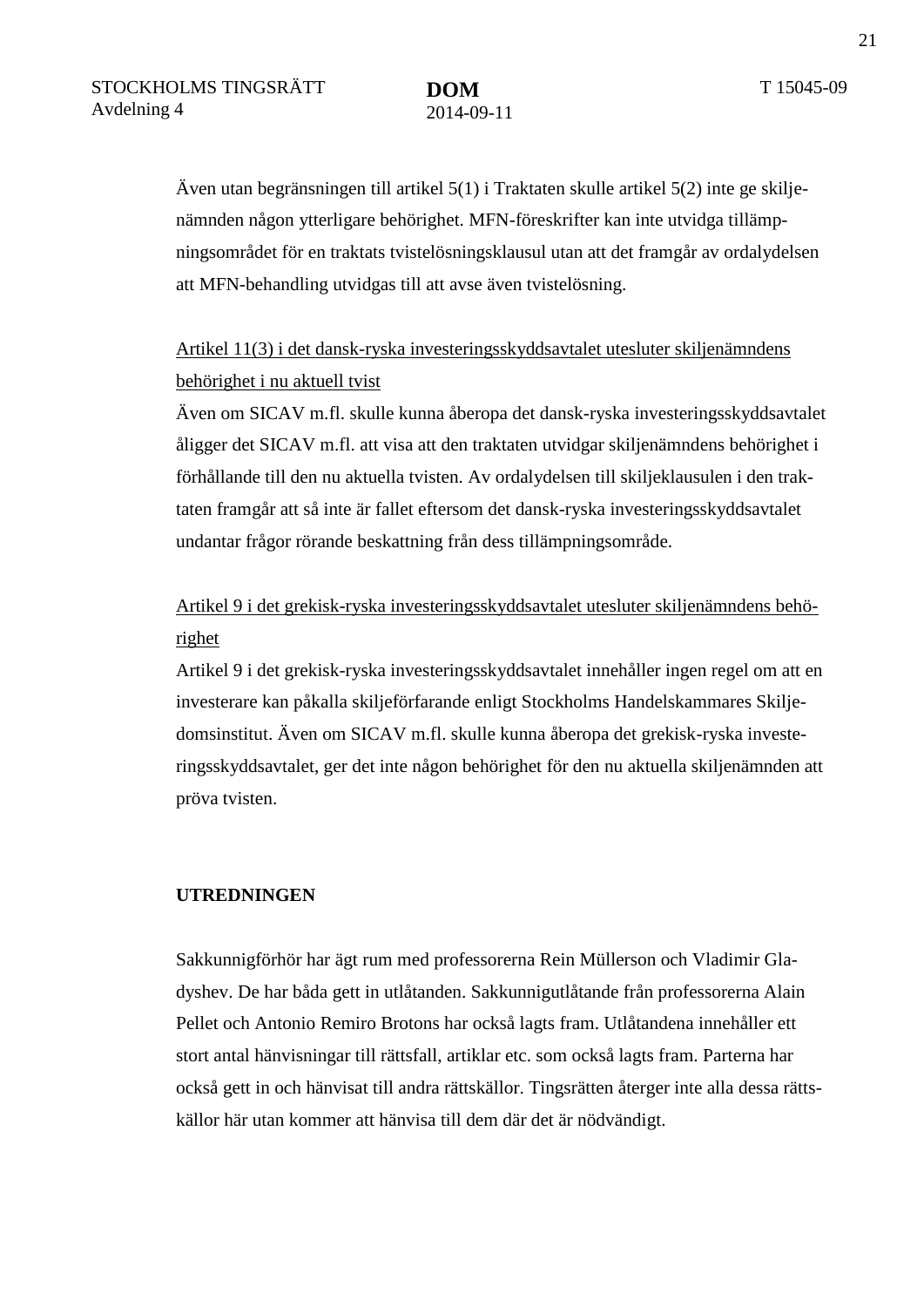#### **DOMSKÄL**

#### *Inledning*

Utredningen i målet och parternas argumentering har till stora delar rört frågorna om skiljenämndens behörighet enligt artiklarna 10 och 5 i Traktaten. Frågorna om de aktuella investeringarna omfattas av Traktaten och om investeringarna i så fall har skett inom Ryska Federationens territorium har behandlats mer sparsamt. Skiljenämnden har också i sitt beslut valt att behandla de frågor som rör artikel 10 respektive artikel 5 först i sitt avgörande.

Tingsrätten väljer trots detta att pröva frågorna i en förhoppningsvis mer logisk ordning. Först prövas om Traktaten över huvud taget är tillämplig, dvs. frågorna om investeringen omfattas av Traktaten och om investeringen i så fall gjorts inom Ryska Federationens territorium. Dessa frågor kräver att tingsrätten också tar ställning till huruvida frågorna utgör behörighetsfrågor enligt skiljeklausulen eller frågor som ska prövas endast materiellt. Om skiljenämnden varit obehörig redan vid en prövning av dessa frågor, ska Ryska Federationens talan bifallas. Om så inte är fallet, ska tingsrätten pröva huruvida det föreligger en genuin tvist om att en expropriation har skett, alltså om skiljenämnden har varit behörig också med den tolkning av artikel 10 som Ryska Federationen gör. Om svaret är nej, ska Ryska Federationens talan ogillas.

Om Ryska Federationens talan inte bifallits enligt den tidigare prövningen, ska tingsrätten pröva huruvida skiljenämnden enligt artikel 10 i Traktaten var behörig att pröva om en expropriation hade ägt rum. Om svaret är ja, ska Ryska Federationens talan ogillas. Om svaret är nej, ska tingsrätten pröva huruvida skiljenämnden var behörig att pröva om en expropriation hade ägt rum med stöd av MFN-klausulen i artikel 5(2) i Traktaten och artikel 8 i det dansk-ryska investeringsskyddsavtalet, artikel 9 i det grekisk-ryska investeringsskyddsavtalet eller artikel 10 i det turkisk-ryska investeringsskyddsavtalet. Om svaret är ja, ska Ryska Federationens talan ogillas. Om svaret är nej, ska Ryska Federationens talan bifallas. Inom ramen för prövningen av den sista frågan har tingsrätten (i) att först ta ställning till om SICAV m.fl.s möjlighet att införa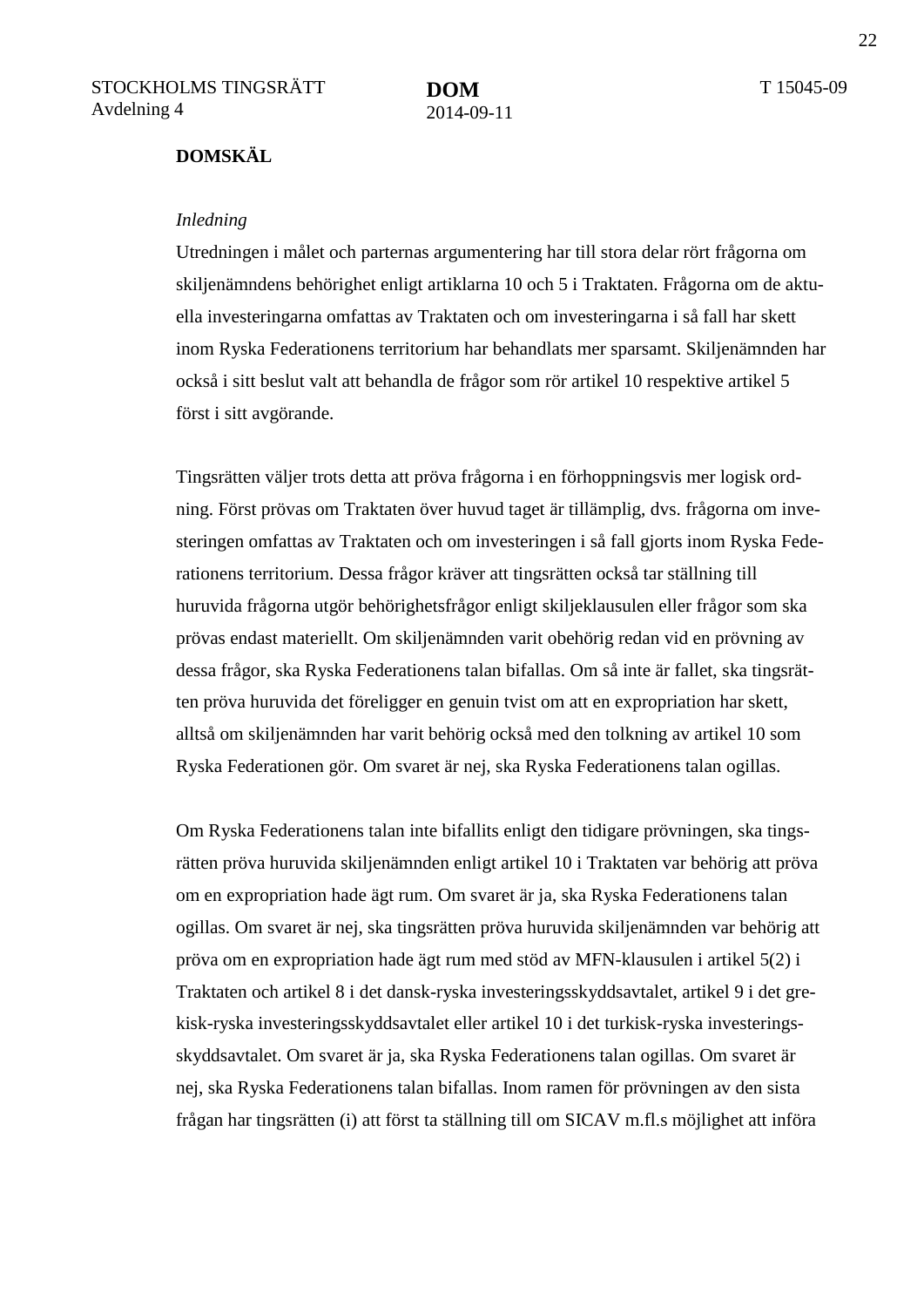grunden i skiljeförfarandet var prekluderad och, om så var fallet, detta innebär hinder för SICAV m.fl. att åberopa artikel 8 i det dansk-ryska investeringsskyddsavtalet och artikel 9 i det grekisk-ryska investeringsskyddsavtalet i detta förfarande. Finner tingsrätten att det inte föreligger hinder för SICAV m.fl. att åberopa grunden, har rätten (ii) att ta ställning till om MFN-klausulen i artikel 5(2) innebär att skiljeklausulen i artikel 8 i det dansk-ryska investeringsskyddsavtalet eller i artikel 9 i det grekisk-ryska investeringsskyddsavtalet kan tillämpas mellan parterna. Finner rätten att artikel 8 i det dansk-ryska investeringsskyddsavtalet eller artikel 9 i det grekisk-ryska investeringsskyddsavtalet kan tillämpas mellan parterna har tingsrätten (iii) att ta ställning till om artikel 8 i det dansk-ryska investeringsskyddsavtalet, artikel 9 i det grekisk-ryska investeringsskyddsavtalet eller artikel 10 i det turkisk-ryska investeringsskyddsavtalet innebär att skiljenämnden hade behörighet att avgöra expropriationsfrågan. Inom ramen för den bedömningen har tingsrätten att ta ställning till om artikel 11(3) i det danskryska investeringsskyddsavtalet utesluter skiljenämndens behörighet i nu aktuell tvist. För det fall tingsrätten skulle finna att artikel 11(3) i det dansk-ryska investeringsskyddsavtalet innebär att skiljebehörighet inte föreligger enligt det dansk-ryska investeringsskyddsavtalet har tingsrätten (iv) att ta ställning till om skiljebehörighet föreligger enligt andra ryska fördrag som inte innehåller motsvarande undantagsregel, inklusive de grekisk-ryska och turkisk-ryska investeringsskyddsavtalen.

### *De aktuella investeringarna ska anses omfattade av Traktaten och ska anses ha skett inom Ryska Federationens territorium*

Ryska Federationen har åberopat att SICAV m.fl.s förvärv av ADR:s inte utgör några investeringar som skyddas av Traktaten. I vart fall har investeringarna inte skett inom Ryska Federationens territorium, vilket krävs enligt artikel 2 i Traktaten. SICAV m.fl. har hävdat att deras investeringar skyddas av Traktaten och har ägt rum inom Ryska Federationens territorium. Huruvida investeringarna skyddas av Traktaten och har ägt rum inom Ryska Federationens territorium är enligt SICAV m.fl. inte behörighetsfrågor enligt skiljeklausulen i artikel 10 i Traktaten utan sakfrågor vilka inte är föremål för prövning i förefarande mål. Dessutom förutsätter inte tillämpligheten av artikel 10 att en investering föreligger.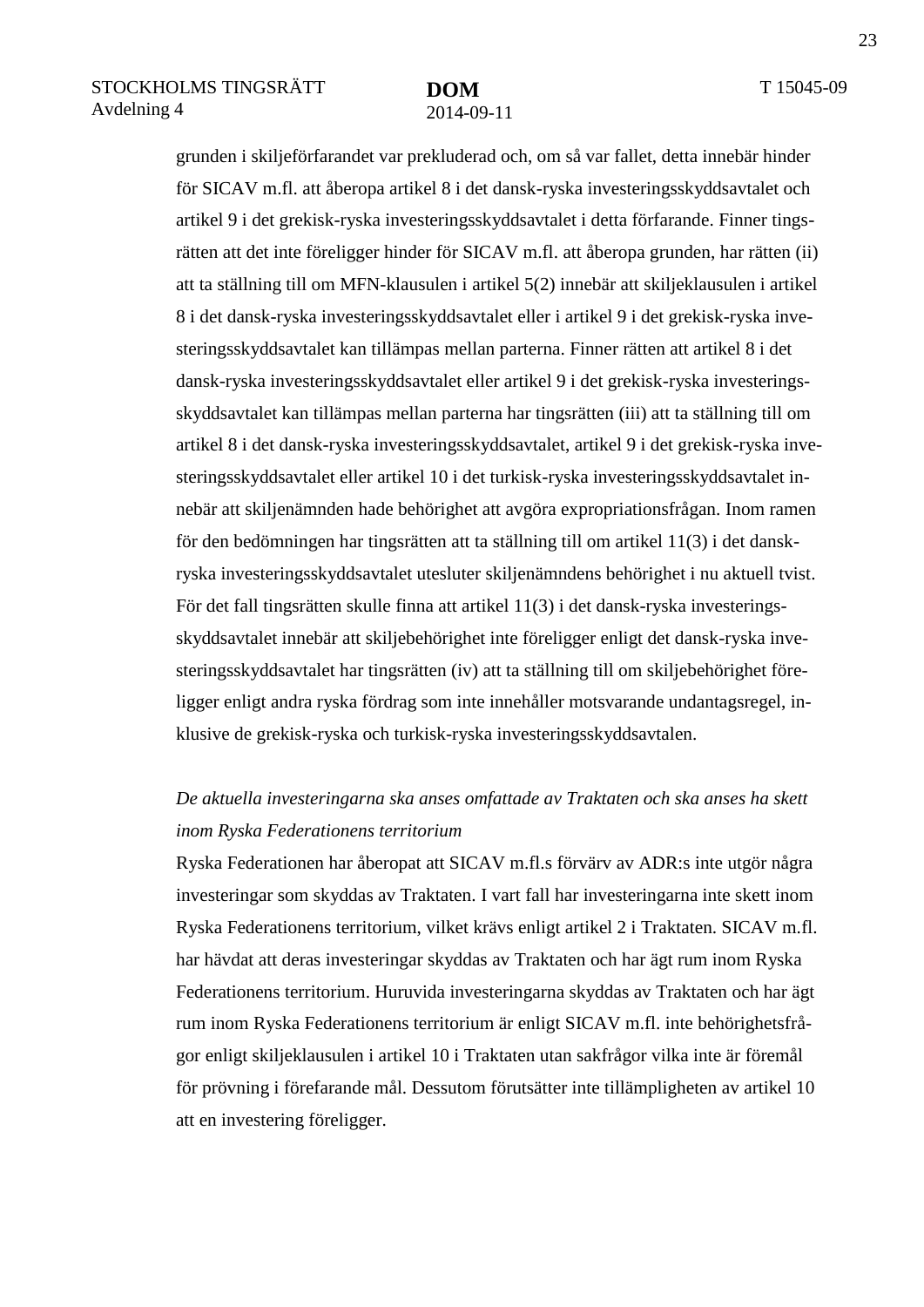Tingsrätten väljer att först avgöra hur Ryska Federationens invändningar i denna del ska behandlas, dvs. antingen genom en *prima facie* bedömning enligt den s.k. påståendedoktrinen eller genom en s.k. *full review*.

En skiljenämnd har behörighet att pröva sin egen behörighet. Vid denna bedömning kan en och samma omständighet i vissa fall ha betydelse såväl för domstolens behörighet som för själva saken (s.k. dubbelrelevanta rättsfakta). Kärnan i påståendedoktrinen innebär i korthet att skiljenämnden, när den prövar sin behörighet, inte ska ta ställning till existensen av de rättsfakta som den påkallande parten påstår omfattas av ett rättsförhållande som täcks av skiljeavtalet, se t.ex. rättsfallet NJA 2008 s. 406 (Petrobartfallet). Skiljenämnden ska istället utgå från att dessa rättsfakta föreligger, under förutsättning att det föreligger ett bindande skiljeavtal. Ett bärande syfte bakom påståendedoktrinen är att frågor om skiljeavtalets räckvidd ska överlämnas till skiljenämnden att avgöra och inte behandlas av allmän domstol. I rättsfallet NJA 2005 s. 586 har Högsta domstolen gjort undantag från påståendedoktrinen när det är uppenbart att påståendet saknar grund. Inom doktrinen är det en vanlig uppfattning att det finns ett s.k. uppenbarhetsundantag.

I detta fall är det klart att det finns ett skiljeavtal grundat på artikel 10, som innebär ett anbud att påbörja ett skiljeförfarande. De aktuella påståendena, nämligen att investeringen i ADR:s omfattas av Traktaten och att investeringarna har skett inom Ryska Federationens territorium, är frågor som har betydelse både för skiljenämndens behörighet och för själva saken. Det är inte uppenbart att påståendena saknar grund. Tingsrätten ska därför pröva huruvida påståendedoktrinen ska tillämpas i detta fall.

Frågan om påståendedoktrinens existens och omfattning har varit ifrågasatt, se Finn Madsen, Påståendedoktrin eller anknytningsdoktrin, SvJT 2013 s. 731 och där angivna rättsfall och angiven litteratur. Genomgången av praxis och litteratur visar enligt Finn Madsen "att praxis inte skapat en klar bild av hur behörighetsprövningen bör gå till. Den visar också att det bland framträdande svenska experter på området inte finns en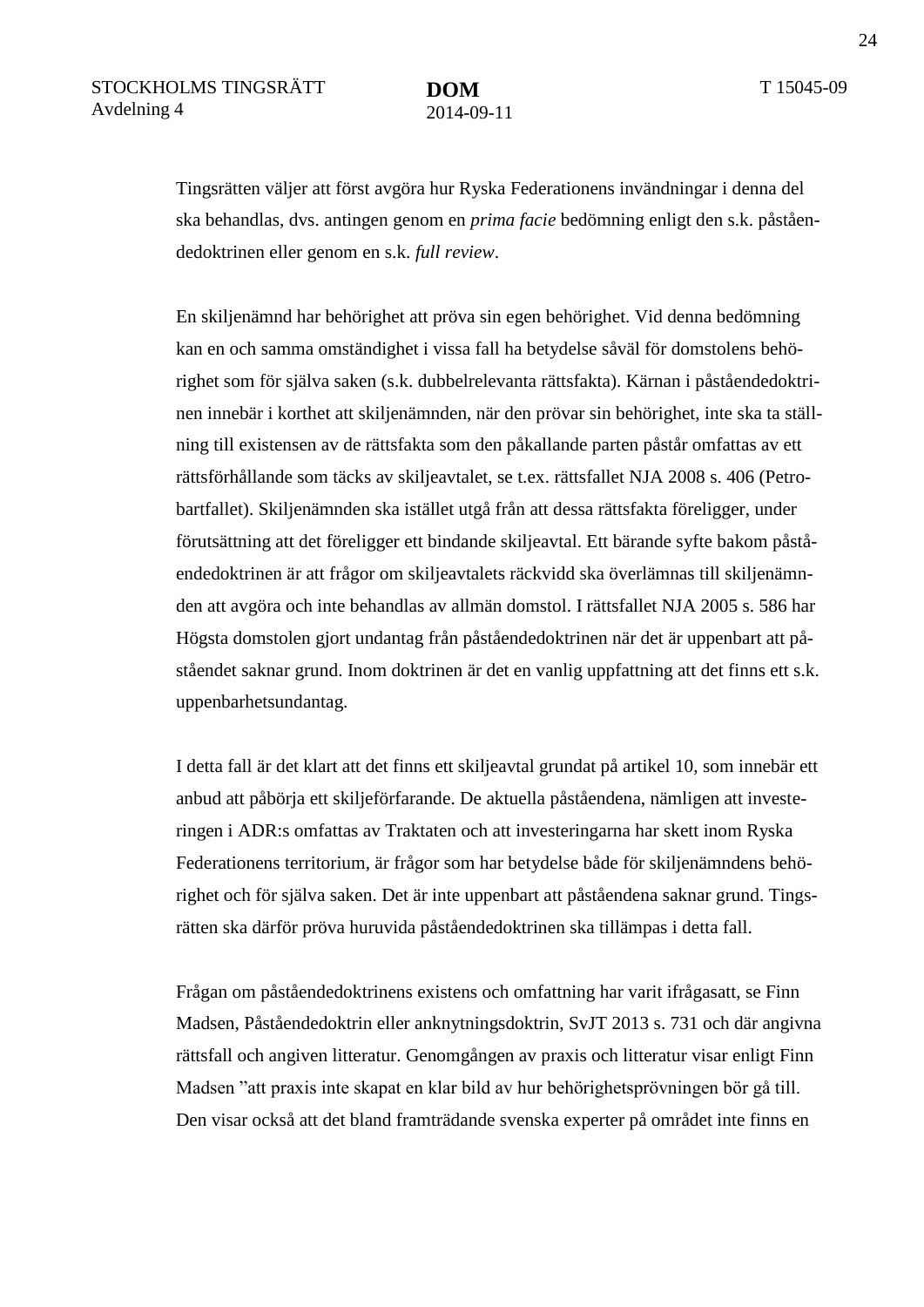samsyn med avseende på behörighetsprövningen i gällande svensk rätt." Tingsrätten har emellertid en betydligt smalare fråga att ta ställning till, nämligen hur påståendedoktrinen påverkar bedömningen i detta mål.

Högsta domstolen har i det angivna Petrobartfallet uttalat att det är en etablerad grundsats i svensk rätt att skiljemän vid prövning av sin behörighet ska tillämpa påståendedoktrinen, och detta oavsett om skiljeförfarandet är grundat på lag eller avtal. Det var således felaktigt av nämnden i det klandrade skiljeavgörandet att avvisa Petrobarts talan på den grunden att påstådda rättsfakta inte förelåg.

I Petrobartfallet skedde prövningen efter klander, medan prövningen i förevarande fall sker enligt 2 § lagen om skiljeförfarande. Tingsrätten anser emellertid att påståendedoktrinen ska tillämpas även här.

Sammanfattningsvis menar tingsrätten att det i denna del är fråga om s.k. dubbelrelevanta rättsfakta som inte uppenbart saknar grund. Sådana omständigheter ska när giltigt skiljeavtal föreligger prövas fullständigt endast av skiljenämnden, varför tingsrätten nu ska godta SICAV m.fl.s påståenden. Härav följer att skiljenämnden inte har varit obehörig enligt Ryska Federationens invändningar om att investeringen inte omfattas av Traktaten och att investeringen inte ägt rum inom Ryska Federationens territorium. Ryska Federationens invändningar vinner således inte framgång.

#### *Det föreligger en genuin tvist om huruvida expropriation har ägt rum*

SICAV m.fl. har åberopat att det inte föreligger någon genuin tvist mellan parterna om huruvida expropriation har ägt rum och vidare anfört att Ryska Federationen har erkänt expropriation. Något sådant uttryckligt erkännande finns dock inte. Tvärtom har parterna fört långvariga tvister om de aktuella frågorna och Ryska Federationen har med bestämdhet hållit fast vid ståndpunkten att någon expropriation inte har skett. Tingsrätten finner därför att det föreligger en genuin tvist mellan parterna och att skiljenämnden således behöver hämta sin behörighet från artikel 10 eller artikel 5.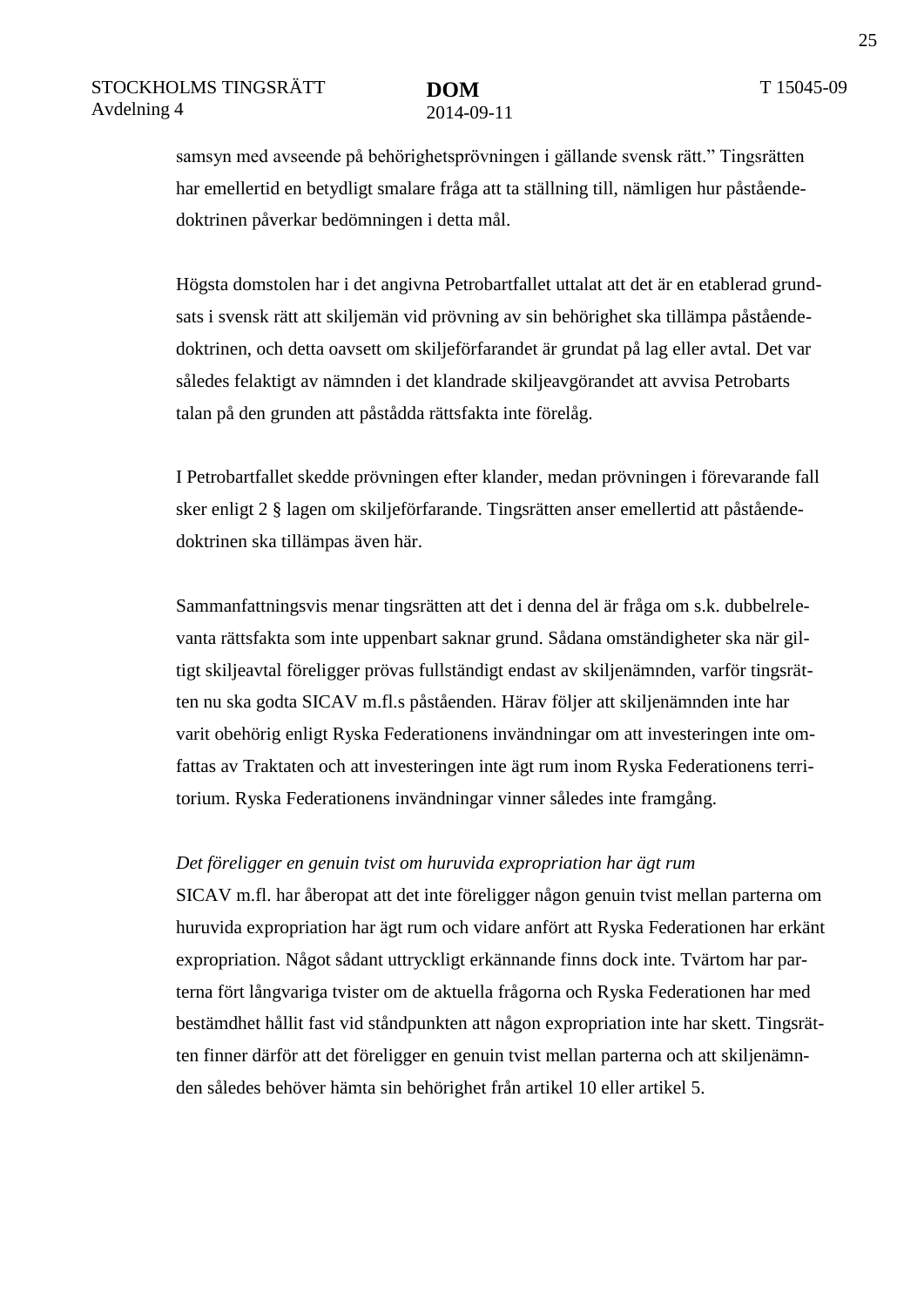### *Skiljenämnden har enligt artikel 10 i Traktaten varit behörig att pröva expropriationsfrågan*

Parterna är ense om att Traktaten ska tolkas i enlighet med artiklarna 31 och 32 i Wienkonventionen. Artikel 31 innehåller en allmän regel om tolkning, medan artikel 32 innehåller kompletterande hjälpmedel för tolkning. Parterna är också ense om att alla fyra elementen i artikel 31, dvs. god tro (good faith), gängse mening (ordinary meaning), sammanhang (context) samt syfte och ändamål (object and purpose) har samma värde, något som också bekräftats av Rein Müllerson och Vladimir Gladyshev. Som Rein Müllerson har uppgett, så är det naturligt att prövningen inleds med att fastställa en artikels gängse mening.

De sakkunniga Rein Müllerson, Alain Pellet och Antonio Remiro Brotons har alla uppgett att den gängse meningen av artikel 10 är att skiljenämnden inte är behörig att pröva expropriationsfrågan. Rein Müllerson har uppgett att texten i artikel 10 är så klar och tydlig att det inte finns någon anledning att gå vidare med supplementära tolkningsdata. Vladimir Gladyshev har kritiserat Rein Müllersons utlåtande men inte konkret uttalat sig om skiljeklausulens gängse mening.

Parterna har beträffande den gängse meningen också hänfört sig till olika rättsfall. Tvisten *Berschader vs. Ryska Federationen* (avgörande 2006) rörde ett investeringsskyddsavtal mellan på ena sida Sovjetunionen och på andra sidan Belgien och Luxemburg. I artikel 10 i den traktaten anges att skiljeklausulen omfattar: "Any dispute between one Contracting Party and an investor of the other Contracting Party concerning the amount or mode of compensation to be paid under Article 5 of the present Treaty…" Artikel 5 i den traktaten handlar om bl.a. expropriation. Skiljenämnden konstaterade att betydelsen av klausulen exkluderade 1. tvister avseende andra artiklar än artikel 5, och 2. tvister huruvida en expropriation verkligen hade inträffat eller inte. Skiljenämnden angav i sina skäl: "The Tribunal is of the view that the ordinary meaning of Article 10.1 is quite clear. Only disputes concerning the amount or mode of compensation (au montant ou au mode de paiement des indemnités) to be paid under Article 5 may be subject to arbitration. The wording expressly limits the type of dis-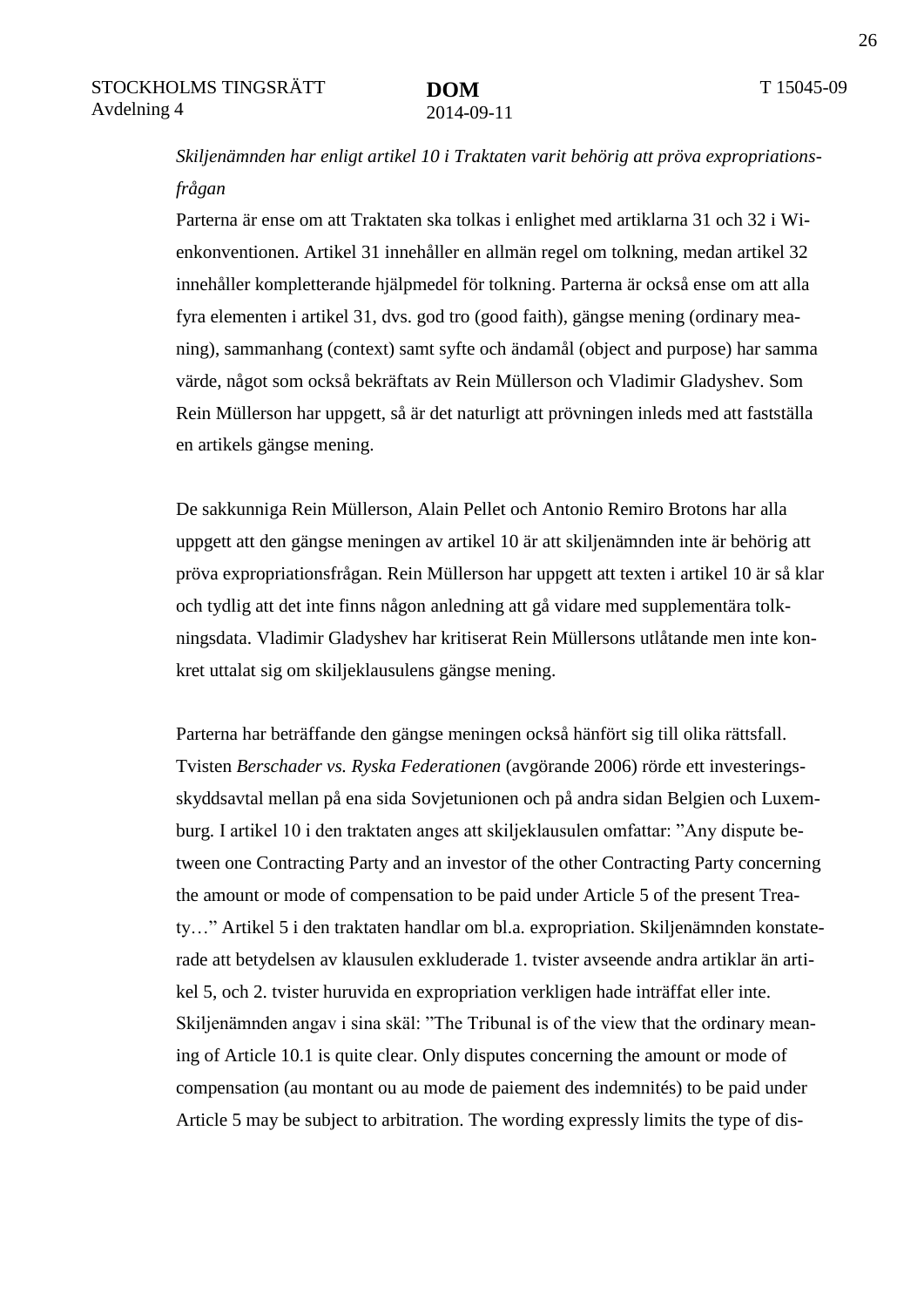pute, which may be subject to arbitration under the Treaty, to a dispute concerning the amount or mode of compensation to be paid in the event of an expropriatory act occuring under the terms of Article 5. – The Tribunal is satisfied that the ordinary meaning of the provision excludes from the scope of the arbitration clause: (i) disputes concerning any of the provisions of the Treaty other than Article 5, and (ii) disputes concerning whether or not an act of expropriation actually occurred under Article 5."

Skiljeklausulen i artikel 11 i ett investeringsskyddsavtal mellan Norge och Ungern prövades av skiljenämnden i tvisten *Telenor Mobile Communications vs. Ungern* (avgörande år 2006). Enligt klausulen var nämnden behörig att pröva "any legal disputes … in relation to an investment … concerning the amount or payment of compensation under Article V and VI of the present Agreement". Nämnden fann att den inte hade behörighet att pröva Telenor Mobile Communications yrkande, men rättsfallet ger enligt tingsrätten ingen närmare vägledning för att bedöma tvisten i det nu aktuella målet.

I skiljetvisten *RosInvest vs. Ryska Federationen* (avgörande år 2007) hade skiljenämnden att ta ställning till den diagonala skiljeklausulen i artikel 8 i investeringsskyddsavtalet mellan Storbritannien och Sovjetunionen. Enligt den klausulen var nämnden behörig att pröva "any legal disputes … in relation to an investment … concerning the amount or payment of compensation under Articles 4 or 5 of this Agreement or concerning any other matter consequential upon an act of expropriation in accordance with Article 5 of this Agreement". Skiljenämnden konstaterade: "To start with the first jurisdictional clause, rather than referring generally to Articles 4 and 5, it expressly contains a qualification by the words 'concerning the amount or payment of compensation under'. In order to give an ordinary meaning to that qualification, it can only be understood as a limitation of the jurisdiction conferred by that clause." Nämnden fann att den inte var behörig att pröva expropriationsfrågan med stöd av den klausulen, men fann sig därefter behörig enligt den andra skiljeklausulen.

Tvisten *Tjeckien vs. European Media Ventures SA* (avgörande år 2007) gällde bl.a. tolkningen av den diagonala tvistlösningsklausulen i artikel 8 i investeringsskyddsavta-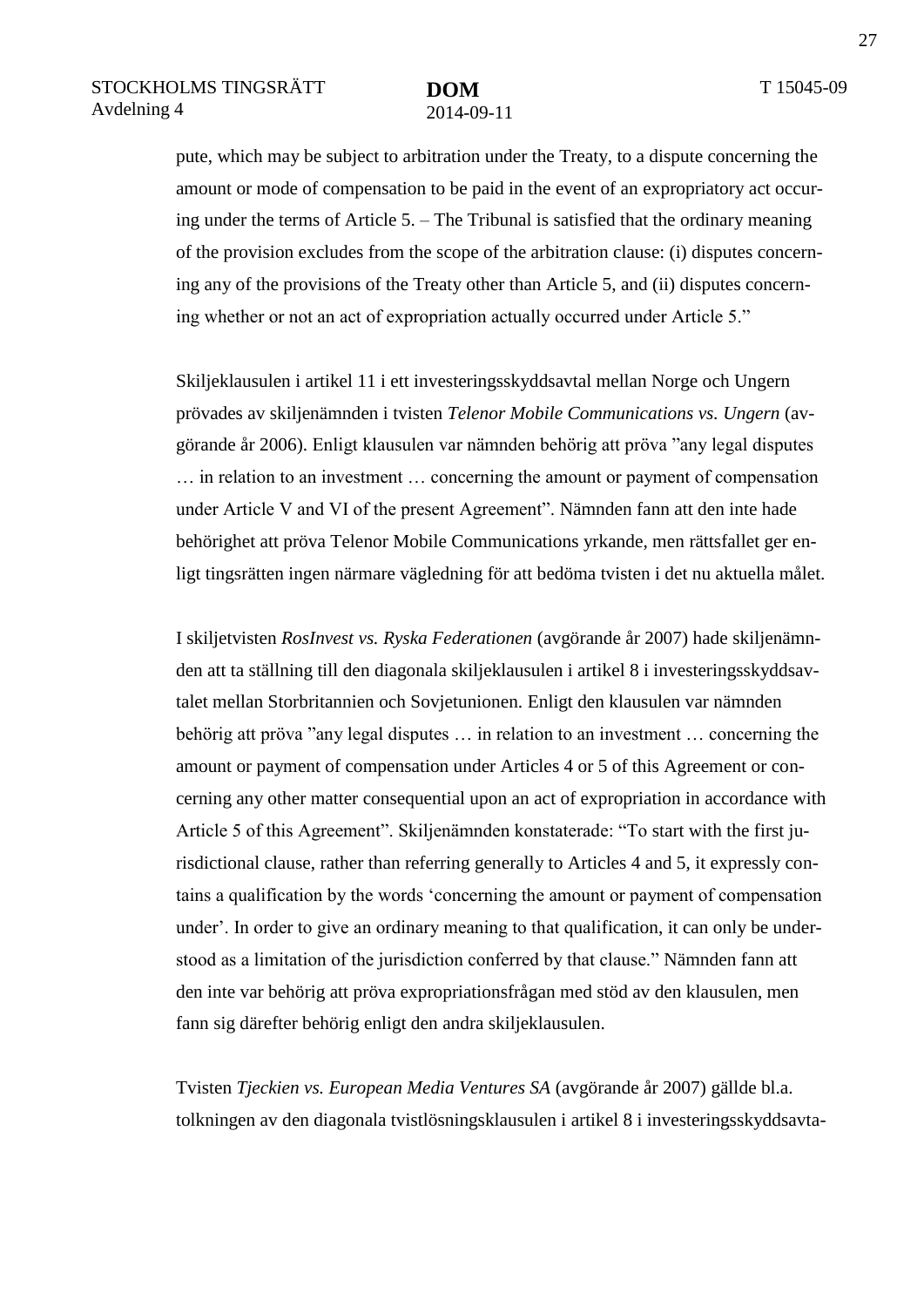let mellan Belgien-Luxemburg och Tjeckoslovakien. Artikeln löd: "Disputes … concerning compensation due by virtue of Article 3 Paragraph (1) and (3) …" The High Court of Justice i England uttalade beträffande förutsättningen "due by virtue of" följande: "In other words, in determining any claim 'concerning compensation', the tribunal must necessarily consider whether the events in Articles 3(1) and (3) have occurred, and their precise nature." Domstolen synes alltså ha tolkat ordet "due" så att det också inkluderar prövningen av huruvida något belopp över huvud taget är "due". Det bör dock beaktas att klausulen inte innehöll ordet "amount", vilket särskild anges i domen.

Tvisten *Australian Airlines vs. Slovakien* (avgörande år 2009) rörde den diagonala skiljeklausulen i artikel 8 i investeringsskyddsavtalet mellan på ena sidan Österrike och på den andra sidan den Tjeckiska och Slovakiska Federationen. Skiljeklausulen löd: "Any dispute arising out of an investment … concerning the amount or the conditions of payment of a compensation pursuant to Article 4 of this Agreement …" Nämnden anförde: "The ordinary meaning of Article 8(1) arises from the words used in that provision which are clear by themselves. They mean that only disputes 'concerning the amount or the conditions of payment of a compensation' can be submitted to arbitration. The scope is therefore limited to disputes about the amount of the compensation and does not extend to the review of the principle of expropriation." Nämnden ansåg sig därför inte behörig att pröva expropriationsfrågan enligt skiljeklausulen.

Genomgången av de rättsfall som parterna främst hänfört sig till visar enligt tingsrättens mening att det inte finns någon enkel och entydig praxis när det gäller tolkningen av skiljeklausuler. Lydelsen av den tolkade skiljeklausulen har fått fälla avgörandet.

Den aktuella artikel 10 i Traktaten innebär i korthet att skiljenämnden är behörig att pröva "Any dispute … relating to the amount or method of payment of the compensation due under article 6". Med begreppet "method of payment" avses att reglera ett sätt för investeraren är kunna tillgodogöra sig den betalning som den andra staten är skyl-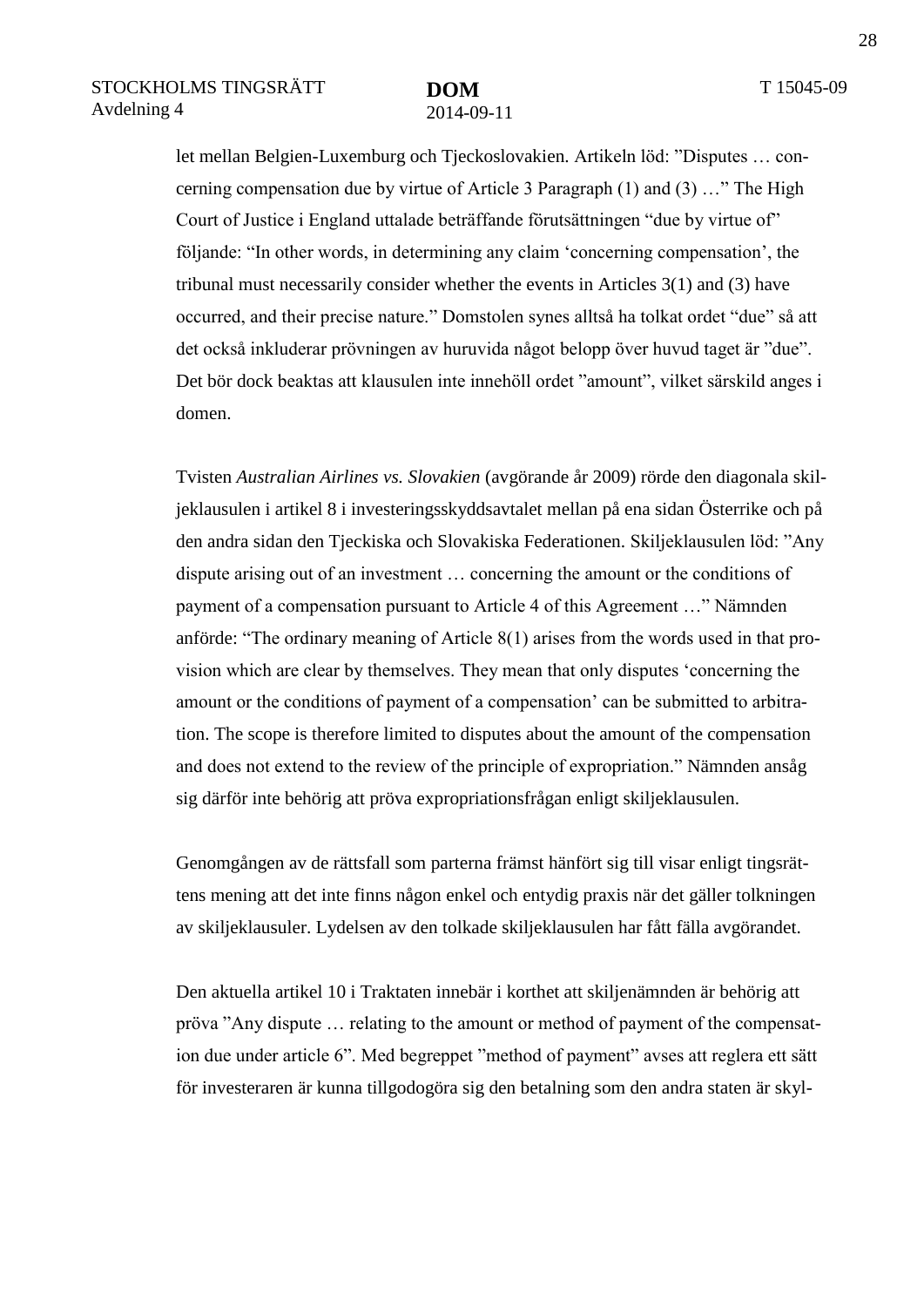dig att genomföra, t.ex. i en konvertibel valuta. Den delen av artikeln saknar därför enligt tingsrätten betydelse i den nu aktuell tvisten.

Att skiljeklausulen särskilt anger belopp (amount) innebär att det föreligger en begränsning i skiljenämndens behörighet. Begreppet belopp i Traktaten innebär förstås att skiljenämnden får bestämma vilken ersättning en investerare är berättigad till. Detta betyder enligt tingsrättens mening att skiljenämnden också är behörig att pröva samtliga de omständigheter som påverkar beloppets storlek. Ordet belopp är i sig i praktiken så innehållslöst, att man redan för att få fram en gängse mening måste gå till hur beloppet ska bestämmas. Detta framgår redan av artikel 10, där det anges att beloppet avser "compensation due under article 6".

Det belopp som skiljenämnden ska döma ut regleras alltså av artikel 6 i Traktaten och anges som "adequate compensation". Vad som är en "adequate compensation" anges inte i artikeln; inte heller anges vilka omständigheter som nämnden ska beakta när beloppet bestäms.

Det är parterna som inför skiljenämnden åberopar de omständigheter som ska ligga till grund för prövningen av "adequate compensation". Tingsrätten utgår från att sådana omständigheter inte bara kan ha betydelse för den frågan, utan även för frågan huruvida en expropriation har ägt rum. I vart fall teoretiskt sett skulle de omständigheter som åberopas till stöd för "adequate compensation" kunna vara exakt de samma som parterna åberopar till stöd för att en expropriation har ägt rum respektive inte har ägt rum. Som tingsrätten uppfattar Ryska Federationens argumentation menar federationen att skiljenämnden har behörighet att bedöma dessa omständigheter men endast för prövningen av "adequate compensation" och inte för prövningen av huruvida en expropriation har ägt rum.

Den gängse meningen av begreppen "amount" och "adequate compensation" leder enligt tingsrätten inte till att skiljenämnden skulle vara behörig att pröva expropriationsfrågan. I artikel 10 anges emellertid också "Any dispute", "relating to" och "com-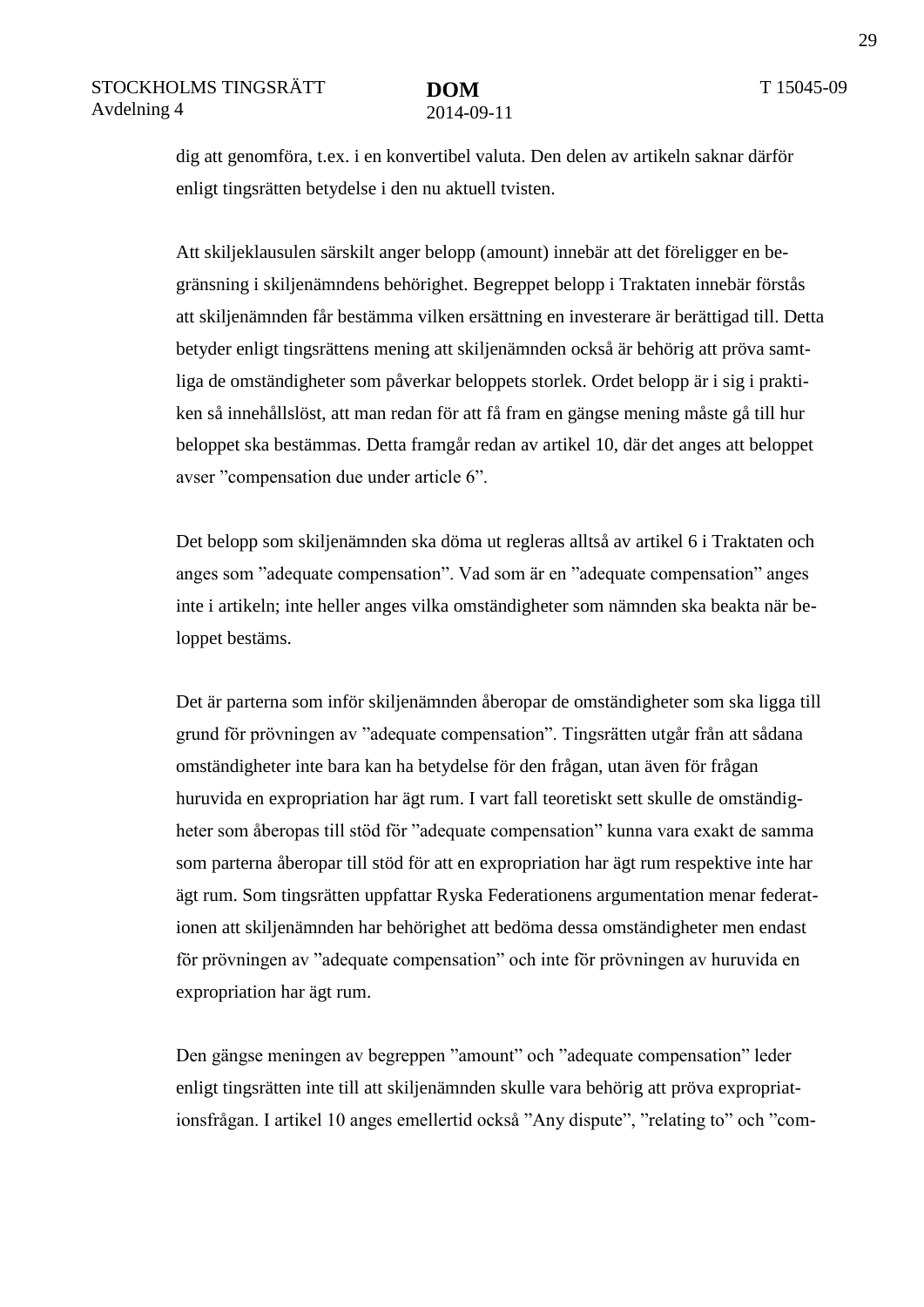pensation due under Article 6". Orden "relating to" innebär att en skiljenämnd är behörig att handlägga också sådana frågor som inte uttryckligen anges i bestämmelsen. Expropriationsfrågan kan således innefattas i begreppet "relating to".

Att beloppet ska vara "due under article 6" innebär att skiljenämnden inte är behörig att handlägga frågor om ersättning enligt andra artiklar i Traktaten. SICAV m.fl. har argumenterat för att ordet "due" (någon lämplig svensk översättning är svår att finna) är av central betydelse för förståelsen av artikel 10, något som också skiljenämnden har funnit, medan Ryska Federationen anfört att skiljenämnden tolkat ordet "due" felaktigt. SICAV m.fl. menar att "due" innebär att något ska betalas enligt bestämmelserna i artikel 6 och att denna prövning också omfattas av skiljenämndens behörighet. Det bör dock framhållas att den uppdelning som Ryska Federationen gör mellan rätt till ersättning ("entitlement") och ersättningens storlek ("quantification") är vanligt både i Sverige och i andra länder.

Mot bakgrund av det ovanstående anser tingsrätten att klausulen inte är helt enkel att tyda men att den gängse meningen av skiljeklauslen stöder uppfattningen att skiljenämnden har varit behörig att pröva expropriationsfrågan. Det främsta stödet för denna uppfattning är att det i klausulen anges att beloppet ska vara "due under article 6". Det bör särskilt framhållas att de angivna domarna inte heller är för tingsrätten bindande prejudikat.

Skiljeklausulen i artikel 10 ska också enligt artikel 31 Wienkonventionen tolkas i sitt sammanhang samt enligt sitt syfte och ändamål. Sammanhanget ska enligt artikel 31(2) och 31(3) i Wienkonventionen inkludera bl.a. preambeln och bilagorna. Som framgår ovan har artikel 6 betydelse redan för tolkningen av den gängse betydelsen.

Traktaten har enligt sin rubrik till ändamål att skydda investeringar. Av preambeln framgår bl.a.: "Agreement between Spain and the Union of Soviet Socialist Republics concerning the encouragement and reciprocal protection of investments … Desiring to intensify economic cooperation for the benefit of both States, Intending to create fa-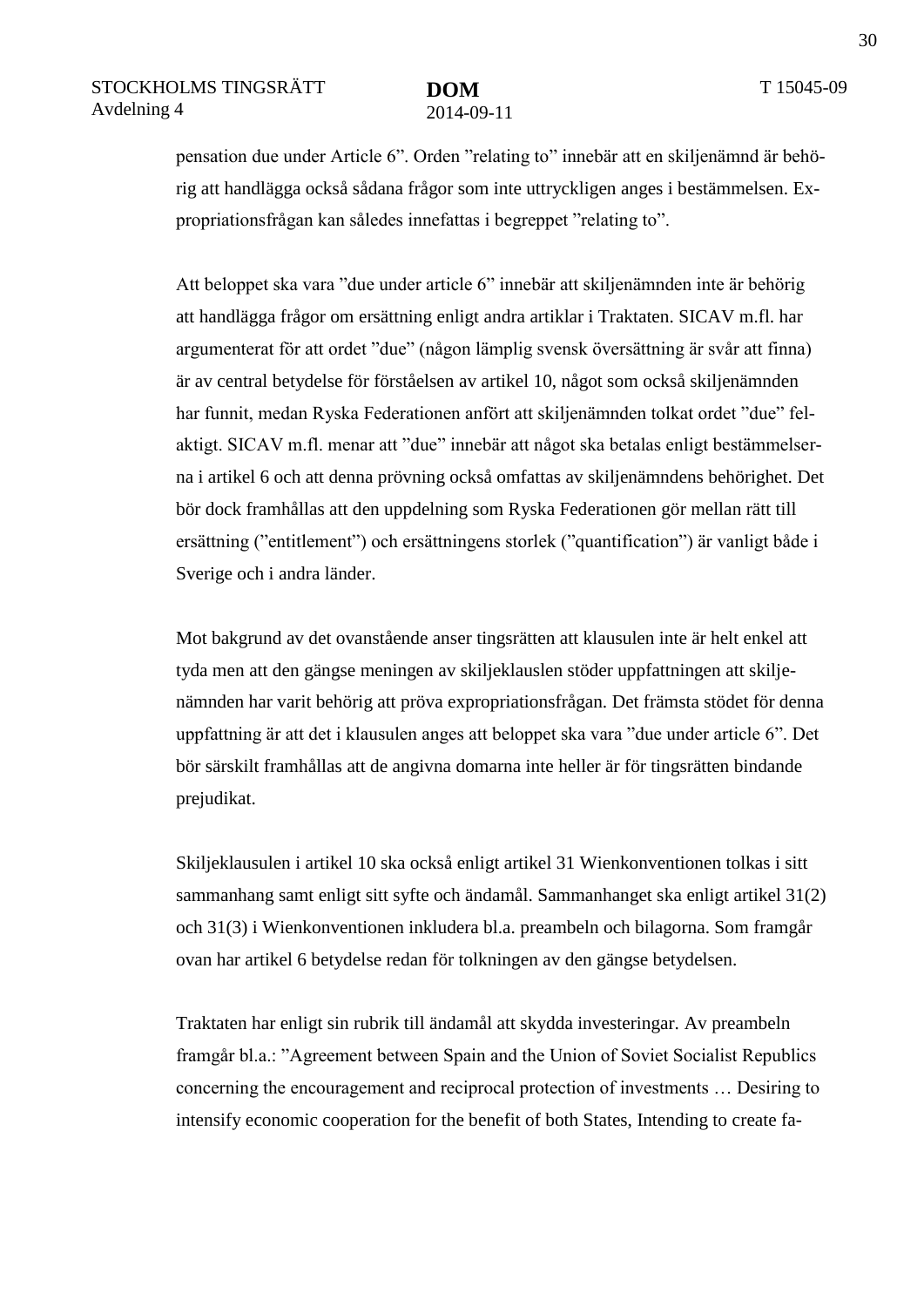vourable conditions for investments by investors of either State in the territory of the other State, and Recognizing that encouragement and the mutual protection of investments in accordance with this Agreement will stimulate the development of business initiatives in the area of investments, …" Denna inledning av Traktaten talar enligt tingsrättens mening för att tolka Traktaten till investerares favör. Vad gäller den aktuella skiljeklausulen i artikel 10 bör dock framhållas att skiljeklausuler i andra investeringsskyddsavtal har helt andra lydelser och begränsningar, eller saknas helt, trots att preambeln i dessa avtal har en liknande lydelse som den i Traktaten. Preambelns betydelse som tolkningsdata för den aktuella skiljeklausulen bör således inte överskattas.

Syftet och ändamålet med Traktaten är vad som anges i preambeln. Parterna har alltså avsett att förbättra för bl.a. spanska intressen som gör investeringar i Ryska Federationen. För att förbättra processläget för en sådan investerare som anser sig få sin egendom exproprierad måste expropriationsfrågan få en vettig handläggning. Det är inte självklart att en prövning av expropriationsfrågan inför ryska domstolar, som också fattat beslut om de åtgärder som utgjort den påstådda expropriationen, skulle framstå som meningsfull för en investerare. Syftet och ändamålet med skiljeklausulen talar således också för att skiljenämnden har varit behörig att pröva expropriationsfrågan.

SICAV m.fl. har argumenterat för att Ryska Federationen i skiljetvisten *Sedelmayer vs. Ryska Federationen* inte gjorde någon jurisdiktionsinvändning och att det således inte funnits någon genomtänkt rysk policy beträffande skiljeklausulerna i investeringsskyddsavtalen. Ryska Federationen har dock uppgett att de som företrädde federationen i den tvisten inte skötte sin uppgift på bästa sätt. Tingsrätten menar att skyldigheten att tolka Traktaten i god tro inte leder till några andra slutsatser än de som redovisats ovan.

Sammantaget menar tingsrätten att tolkningen enligt artikel 31 i Wienkonventionen av skiljeklausulen i artikel 10 i Traktaten leder till skiljenämnden har varit behörig att pröva expropriationsfrågan. Tingsrätten menar dock att tolkningen inte är entydig, var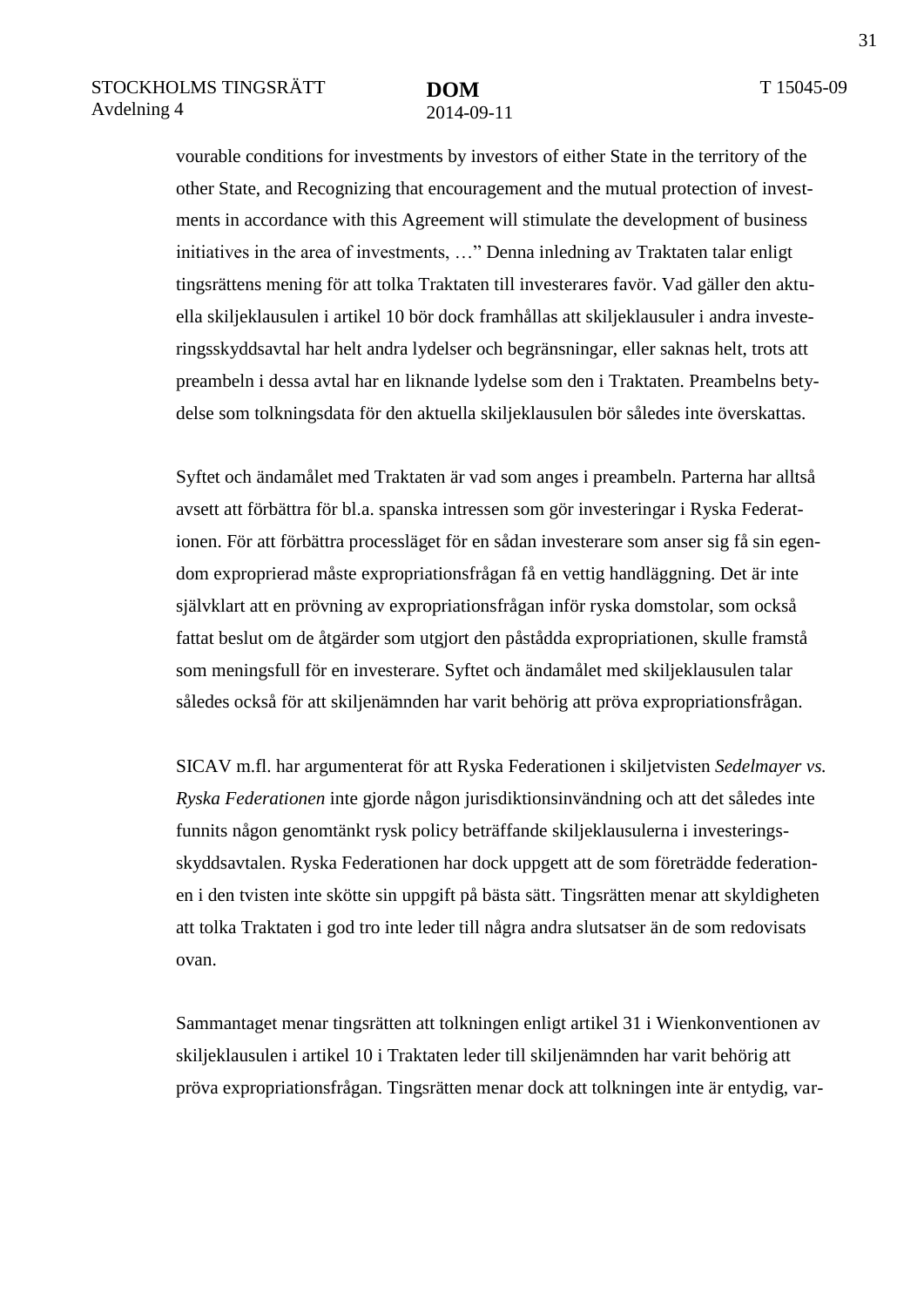för också en supplementerande tolkning enligt artikel 32 i Wienkonventionen är nödvändig.

Ryska Federationen har åberopat en policy inom Sovjetunionen vad avser skiljeklausuler i investeringsskyddsavtal dokumenterat i ett modellavtal. Enligt tingsrättens mening är modellavtalets avtryck i de färdiga avtalen emellertid inte särskilt tydliga. Vad avser den påstådda policyn kan konstateras att skiljeklausulerna i de 14 investeringsskyddsavtal som Sovjetunionen ingick har fått olika utformning, och i något fall finns ingen klausul alls. Att skiljeklausulerna inte nämns i den Explanatory Note som SICAV m.fl. hänvisat till talar enligt tingsrätten för att det inte har funnits någon policy. R. Nagapetyants artikel från 1991 visar inte heller på en tydlig policy; de "civila tvister" som han anger att Sovjetunionen accepterade kan avse expropriationsfrågan i en skiljetvist. Om det funnits en policy, har denna inte efterlevts eller inte fått gehör i förhandlingarna med andra stater. Slutsatsen måste bli att Sovjetunionen var beredd att ingå investeringsskyddsavtal med olika utformning av skiljeklausuler. Tingsrätten menar att detta ger stöd för den tolkning som gjorts ovan.

Tingsrätten menar således att tolkningen enligt artikel 31 i Wienkonventionen utmynnar i att skiljenämnden var behörig att pröva expropriationsfrågan och att denna tolkning stöds av en tolkning i enlighet med artikel 32 i samma konvention. Slutsatsen blir således att skiljenämnden var behörig enligt artikel 10 i Traktaten att pröva den aktuella frågan.

#### *Sammanfattning*

Tingsrätten ska endast göra en *prima facie* bedömning när det gäller Ryska Federationens invändningar om att Traktaten inte är tillämplig på de aktuella investeringarna och att investeringarna inte skett inom Ryska Federationens territorium. Vid en sådan bedömning anser tingsrätten att Traktaten är tillämplig på investeringarna och att skiljenämnden således inte är obehörig på denna grund. Tingsrätten finner vidare att det föreligger en genuin tvist om huruvida en expropriation har skett, varför skiljenämnden måste ha behörighet att göra en sådan prövning. Tingsrätten anser slutligen att skilje-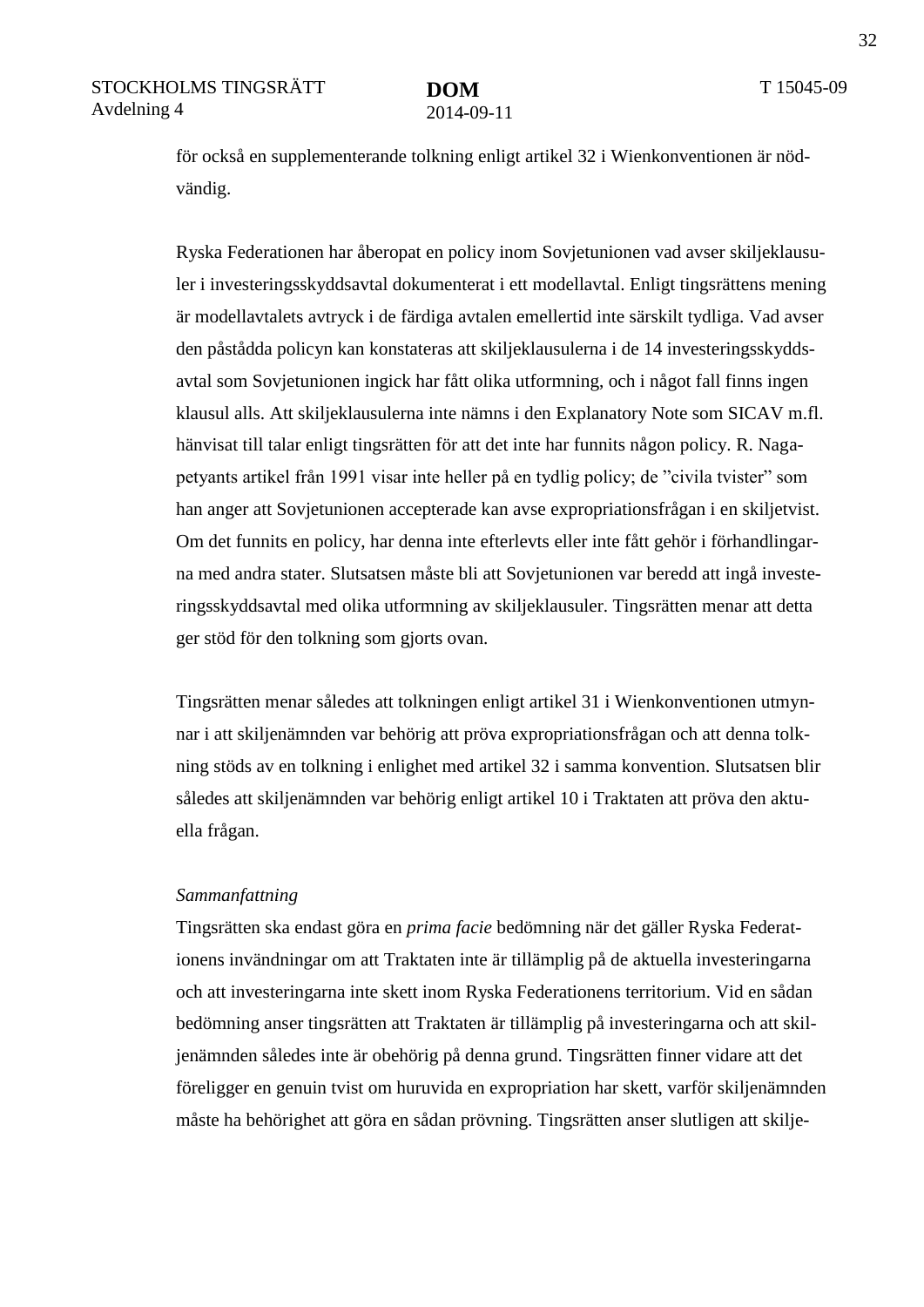nämnden har haft denna behörighet med stöd av artikel 10 i Traktaten. Eftersom Ryska Federationens talan ska ogillas redan på denna grund, avstår tingsrätten från att pröva huruvida skiljenämnden har haft denna behörighet också med stöd av artikel 5 i Traktaten.

#### *Rättegångskostnader*

Eftersom Ryska Federationen är tappande part, ska Federationen enligt huvudregeln i 18 kap. 1 § rättegångsbalken ersätta SICAV m.fl. för deras rättegångskostnad. Härav följer att Ryska Federationen själv ska svara för sina egna kostnader.

Ryska Federationen har åberopat att SICAV m.fl.s kostnader i denna rättegång, liksom i skiljemålet, har burits av det ryska bolaget Menatep utan skyldighet för dem att ersätta Menatep för dessa kostnader. SICAV m.fl. tillerkändes därför inte några kostnader i den slutliga skiljedomen. SICAV m.fl. har gjort gällande att de trots att någon annan betalar deras kostnader är berättigade till ersättning, alternativt att det föreligger en skyldighet för SICAV m.fl. att återbetala den ersättning de kan erhålla från Ryska Federationen till Menatep enligt regler om obehörig vinst i spansk rätt.

Skiljenämnden avgjorde kostnadsfrågan enligt 42 § lagen om skiljeförfarande, som ger nämnden behörighet att besluta i kostnadsfrågan, och enligt 44 § i Stockholms Handelskammares Skiljedomsinstituts regler, som anger att skiljenämnden på begäran av en part i den slutliga skiljedomen får förplikta en part att betala skäliga kostnader som en annan part har haft, inklusive ombudskostnader, med hänsyn till målets utgång och övriga relevanta omständigheter. Skiljenämnden har således haft tämligen fria händer att avgöra kostnadsfrågan, medan tingsrätten i nu aktuella mål är bunden av regleringen i 18 kap. rättegångsbalken.

Som angetts ovan ska en tappande part ersätta motparten hans rättegångskostnad. Enligt 18 kap. 8 § rättegångsbalken ska ersättningen fullt ut motsvara kostnaden för rättegångens förberedande och talans utförande jämte arvode till ombud och biträde, såvitt kostnaden skäligen varit påkallad för tillvaratagande av partens rätt. De angivna be-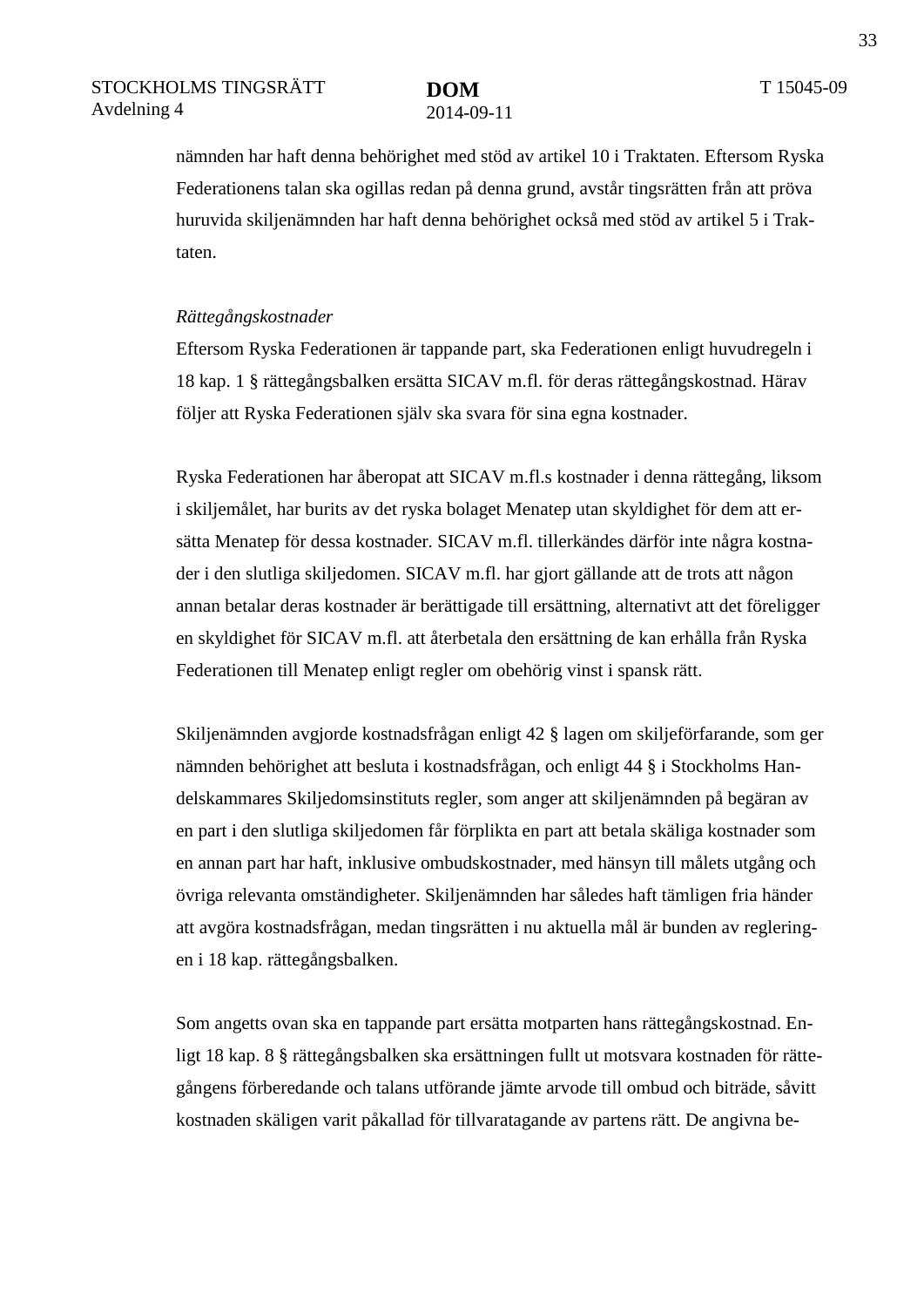stämmelserna reglerar således inte frågan huruvida en part ska anses ha haft kostnader när en garant betalar dessa.

Att någon annan betalar kostnader är emellertid inte ovanligt i rättegångar. Om rättshjälp har beviljats en part, regleras motpartens ersättningsskyldighet för dessa kostnader i 30 § rättshjälpslagen så att motparten kan förpliktas att betala till både parten och staten. En annan situation är när en part har en rättsskyddsförsäkring som betalar en del av partens rättegångskostnader. I försäkringsvillkoren finns då ofta villkor som anger att den försäkrade vid rättegång och under förlikningsförhandlingar ska kräva ersättning av motparten för sina advokat- och rättegångskostnader. Om den försäkrade utan motiverad anledning inte kräver ersättning för sina kostnader av motparten, kan ersättningen från försäkringen nedsättas helt eller delvis. Svenska domstolar har tillämpat rättegångsbalkens regler så att parten i dessa fall ska anses ha haft egna kostnader och att motparten kan förpliktas att ersätta dessa om han eller hon är tappande.

Det kan också tänkas andra situationer där någon är garant för en parts rättegångskostnader, t.ex. en dödsbodelägare som lovar att betala dödsboets rättegångskostnader eller en konkursborgenär som lovar att betala konkursboets rättegångskostnader. I svensk rätt har såvitt känt inte i något sådant fall ersättning uteblivit på grund av att parten inte ska anses ha haft egna kostnader. Tingsrätten uppfattar därför rättsläget så att det i dessa situationer finns en presumtion för att parten i första hand ska begära ersättning av motparten och att garantens ansvar endast är subsidiärt. Enligt tingsrättens mening har inte Ryska Federationen lagt fram någon utredning som tyder på att Menateps garanti för rättegångskostnaderna ska tolkas på annat sätt. Ryska Federationen ska därför förpliktas att betala ersättning till SICAV m.fl. för deras rättegångskostnader.

Ryska Federationen har vitsordat de belopp som yrkats av SICAV m.fl. med undantag av arvodet på 86 400 USD till Vladimir Gladyshev, där 36 000 USD motsvarande 250 USD per timme har vitsordats. Vladimir Gladyshev har under förhöret med honom uppgett att han tidigare debiterade 250 USD per timme, vilket hade ifrågasatts som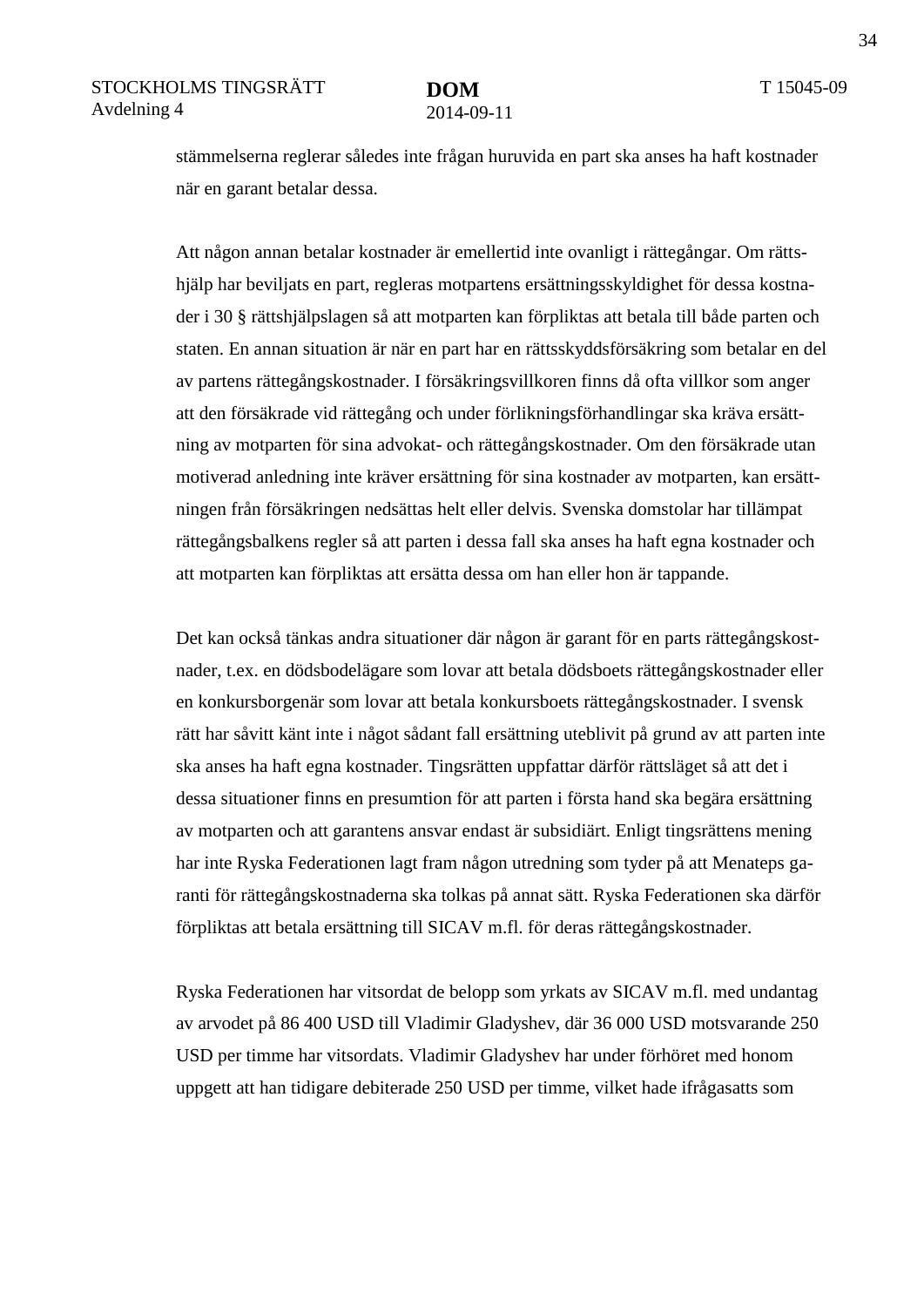billigt under en tidigare process. Han har därför nu begärt ersättning av SICAV m.fl. med 600 USD per timme.

Av 18 kap. 8 § rättegångsbalken följer att SICAV m.fl. är berättigade till den ersättning som är skälig för Vladimir Gladyshev i det nu aktuella målet, och detta oavsett vad han debiterat i tidigare process. Tingsrätten menar att det yrkade beloppet på 86 400 USD är skäligt. Ryska Federationen ska därför ersätta SICAV m.fl. med hela det yrkade beloppet.

**HUR MAN ÖVERKLAGAR**, se bilaga (Dv 401) Överklagande senast den 2 oktober 2014 ställt till Svea hovrätt

Thore Brolin Tomas Zander Manne Heimer